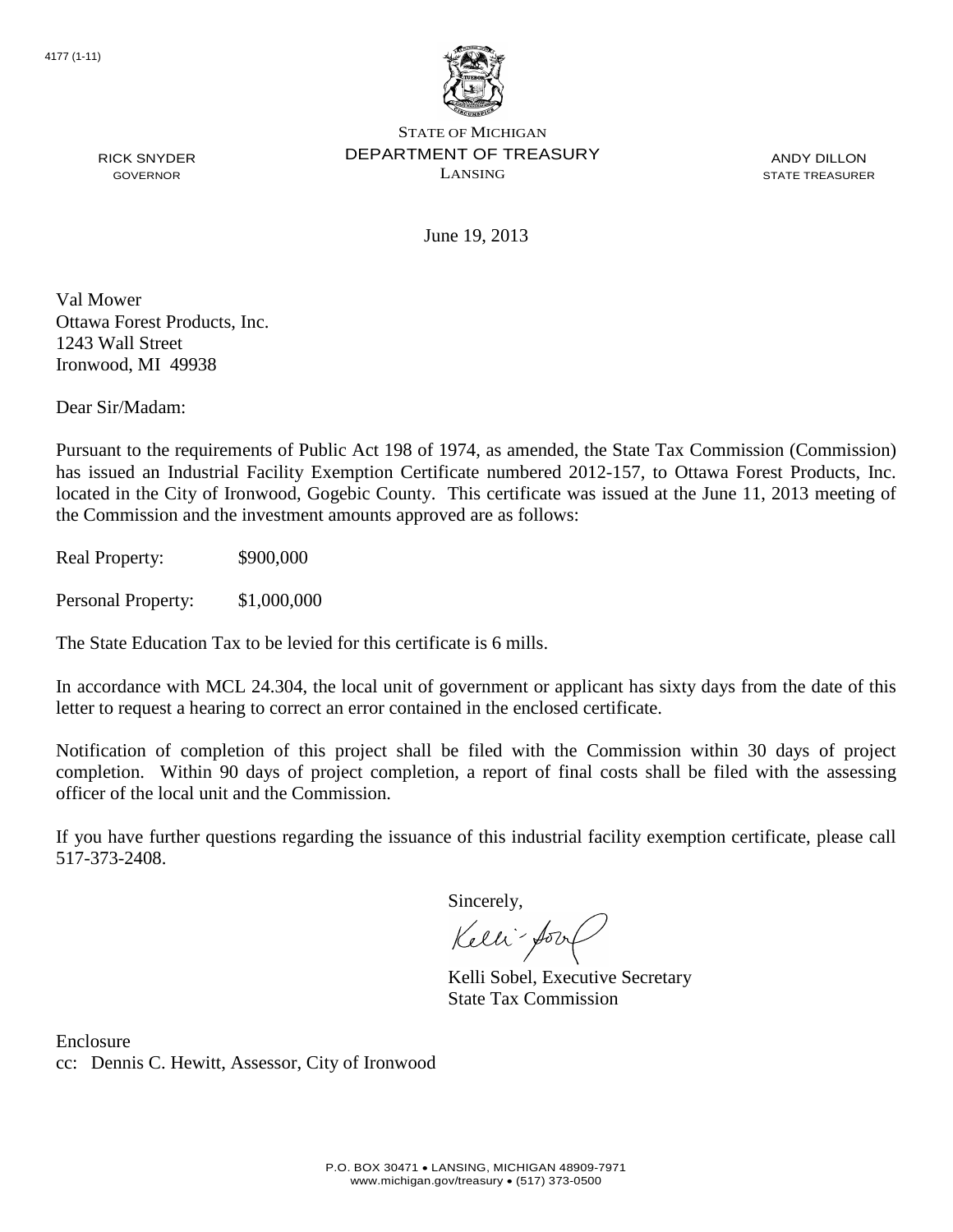New Certificate No. **2012-157**

Pursuant to the provisions of Public Act 198 of 1974, as amended, the State Tax Commission hereby finds that the industrial property, as described in the approved application, hereafter referred to as the industrial facility, owned or leased by Ottawa Forest Products, Inc., and located at 1243 Wall Street, City of Ironwood, County of Gogebic, Michigan, within a Plant Rehabilitation or Industrial Development District, is intended for the construction or installation of new industrial property, and complies with Section 9 and other provisions of the act.

Therefore, as provided by MCL 207.551 to 207.572, inclusive, the State Tax Commission hereby certifies the industrial facility as a **new industrial facility.**

This certificate provides the authority for the assessor to exempt the industrial facility for which this Industrial Facilities Exemption Certificate is in effect, but not the land on which the facility is located, from ad valorem taxation. This certificate further provides the authority to levy a specific tax known as the Industrial Facilities Tax.

This certificate, unless revoked by order of the State Tax Commission as provided by Public Act 198 of 1974, as amended, shall remain in force for a period of **12** year(s) for real property and **12** year(s) for personal property**;**

**Real property component: Beginning December 31, 2013, and ending December 30, 2025.**

**The State Education Tax to be levied for the real property component of this certificate is 6 mills.**

**Personal property component: Beginning December 31, 2013, and ending December 30, 2025.**

**The State Education Tax to be levied for the personal property component of this certificate is 6 mills, unless exempted by MCL 207.564(4) which was enacted with the creation of the Michigan Business Tax.\***

This Industrial Facilities Exemption Certificate is issued on **June 11, 2013**.

 $\mathcal{S}$ BO-6

Douglas B. Roberts, Chairperson State Tax Commission

A TRUE COPY ATTEST:

athers Burn

Heather S. Burris Heather S. Buris<br>Michigan Department of Treasury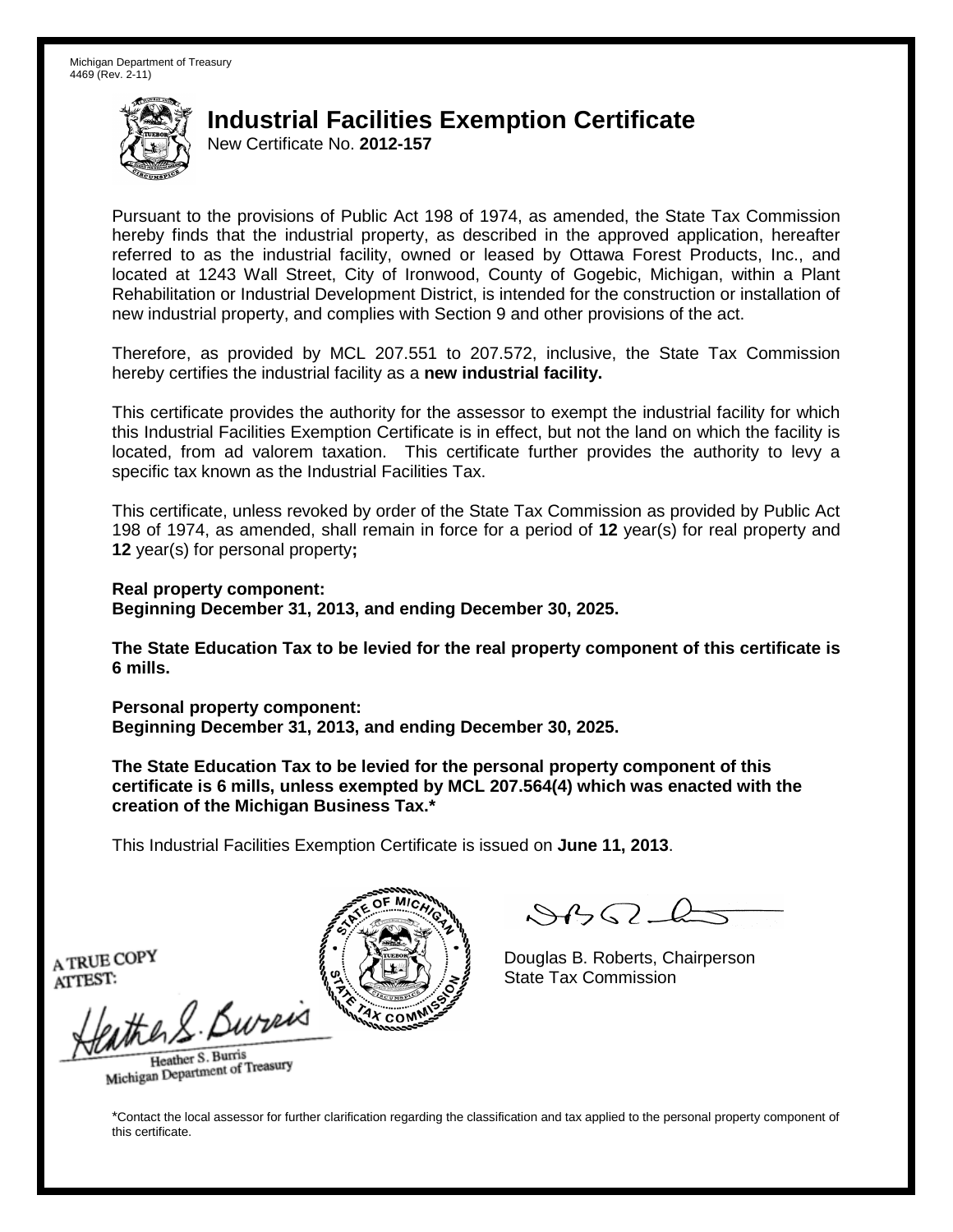

ANDY DILLON STATE TREASURER

June 19, 2013

Gildo Ruicci Gil-Mar Manufacturing Company 7925 Ronda Drive Canton, MI 48187

RICK SNYDER GOVERNOR

Dear Sir/Madam:

Pursuant to the requirements of Public Act 198 of 1974, as amended, the State Tax Commission (Commission) has issued an Industrial Facility Exemption Certificate numbered 2012-456, to Gil-Mar Manufacturing Company located in Canton Charter Township, Wayne County. This certificate was issued at the June 11, 2013 meeting of the Commission and the investment amounts approved are as follows:

Real Property: \$

Personal Property: \$3,874,250

The State Education Tax to be levied for this certificate is 6 mills.

In accordance with MCL 24.304, the local unit of government or applicant has sixty days from the date of this letter to request a hearing to correct an error contained in the enclosed certificate.

Notification of completion of this project shall be filed with the Commission within 30 days of project completion. Within 90 days of project completion, a report of final costs shall be filed with the assessing officer of the local unit and the Commission.

If you have further questions regarding the issuance of this industrial facility exemption certificate, please call 517-373-2408.

Sincerely,

Kelli-Sorr

Kelli Sobel, Executive Secretary State Tax Commission

Enclosure cc: Aaron P. Powers, Assessor, Canton Charter Township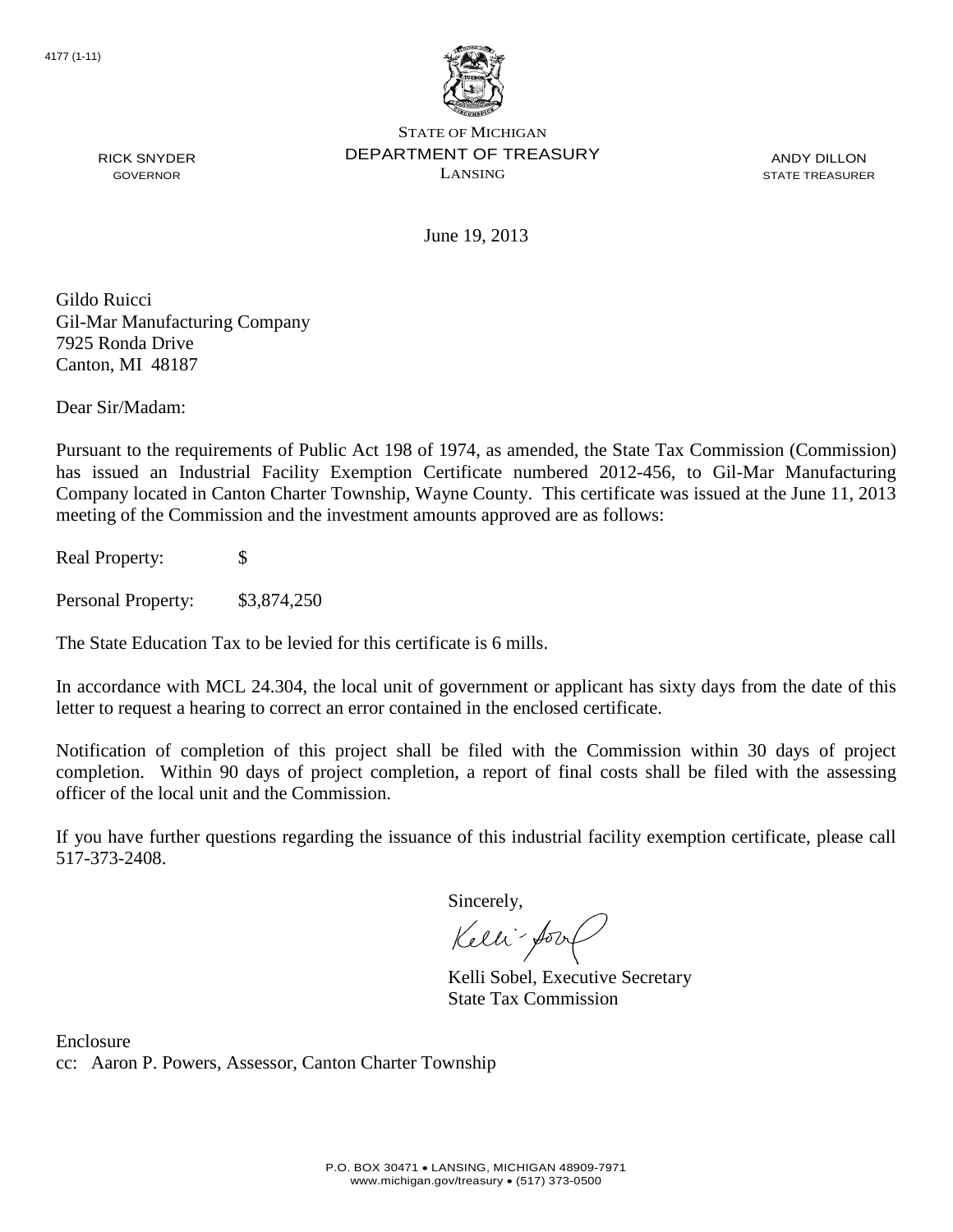New Certificate No. **2012-456**

Pursuant to the provisions of Public Act 198 of 1974, as amended, the State Tax Commission hereby finds that the industrial property, as described in the approved application, hereafter referred to as the industrial facility, owned or leased by Gil-Mar Manufacturing Company, and located at 7925 Ronda Drive, Canton Charter Township, County of Wayne, Michigan, within a Plant Rehabilitation or Industrial Development District, is intended for the construction or installation of new industrial property, and complies with Section 9 and other provisions of the act.

Therefore, as provided by MCL 207.551 to 207.572, inclusive, the State Tax Commission hereby certifies the industrial facility as a **new industrial facility.**

This certificate provides the authority for the assessor to exempt the industrial facility for which this Industrial Facilities Exemption Certificate is in effect, but not the land on which the facility is located, from ad valorem taxation. This certificate further provides the authority to levy a specific tax known as the Industrial Facilities Tax.

This certificate, unless revoked by order of the State Tax Commission as provided by Public Act 198 of 1974, as amended, shall remain in force for a period of **0** year(s) for real property and **7** year(s) for personal property**;**

**Personal property component: Beginning December 31, 2012, and ending December 30, 2019.**

**The State Education Tax to be levied for the personal property component of this certificate is 6 mills, unless exempted by MCL 207.564(4) which was enacted with the creation of the Michigan Business Tax.\***

This Industrial Facilities Exemption Certificate is issued on **June 11, 2013**.

A TRUE COPY ATTEST:

athers Burn

Heather S. Burris Heather S. Buris<br>Michigan Department of Treasury



Douglas B. Roberts, Chairperson State Tax Commission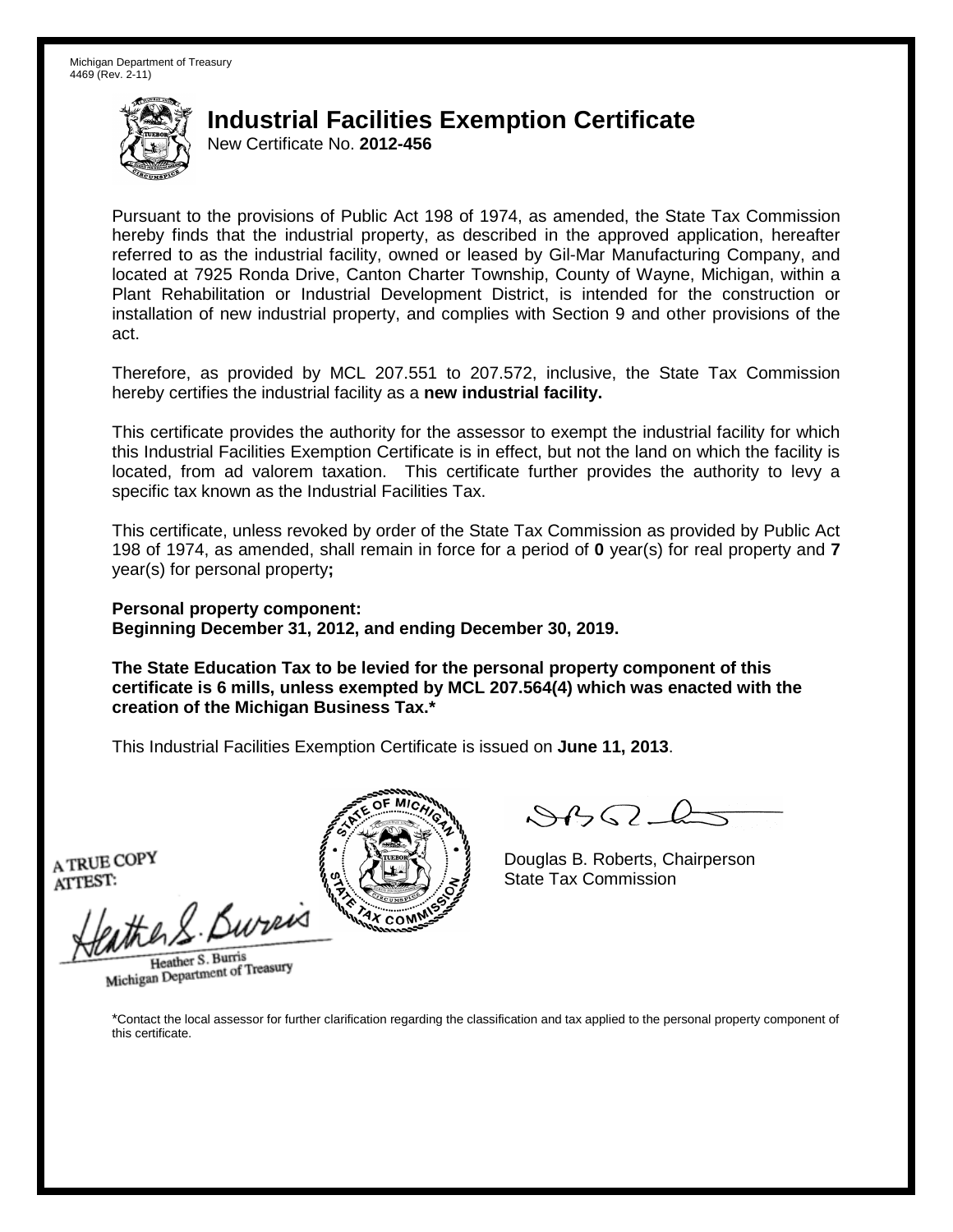

ANDY DILLON STATE TREASURER

RICK SNYDER GOVERNOR

June 19, 2013

Eric M. Lannes Bradford White Corporation 200 Lafayette Middleville, MI 49333

Dear Mr. Lannes:

Pursuant to the requirements of Public Act 198 of 1974, as amended, the State Tax Commission (Commission) has issued an Industrial Facility Exemption Certificate numbered 2012-542, to Bradford White Corporation located in the Village of Middleville, Barry County. This certificate was issued at the June 11, 2013 meeting of the Commission and the investment amounts approved are as follows:

Real Property: \$9,633,653

Personal Property: \$11,520,407

The State Education Tax to be levied for this certificate is 6 mills.

In accordance with MCL 24.304, the local unit of government or applicant has sixty days from the date of this letter to request a hearing to correct an error contained in the enclosed certificate.

Notification of completion of this project shall be filed with the Commission within 30 days of project completion. Within 90 days of project completion, a report of final costs shall be filed with the assessing officer of the local unit and the Commission.

If you have further questions regarding the issuance of this industrial facility exemption certificate, please call 517-373-2408.

Sincerely,

Kelli-Sor

Kelli Sobel, Executive Secretary State Tax Commission

Enclosure cc: Daniel R. Scheuerman, Assessor, Village of Middleville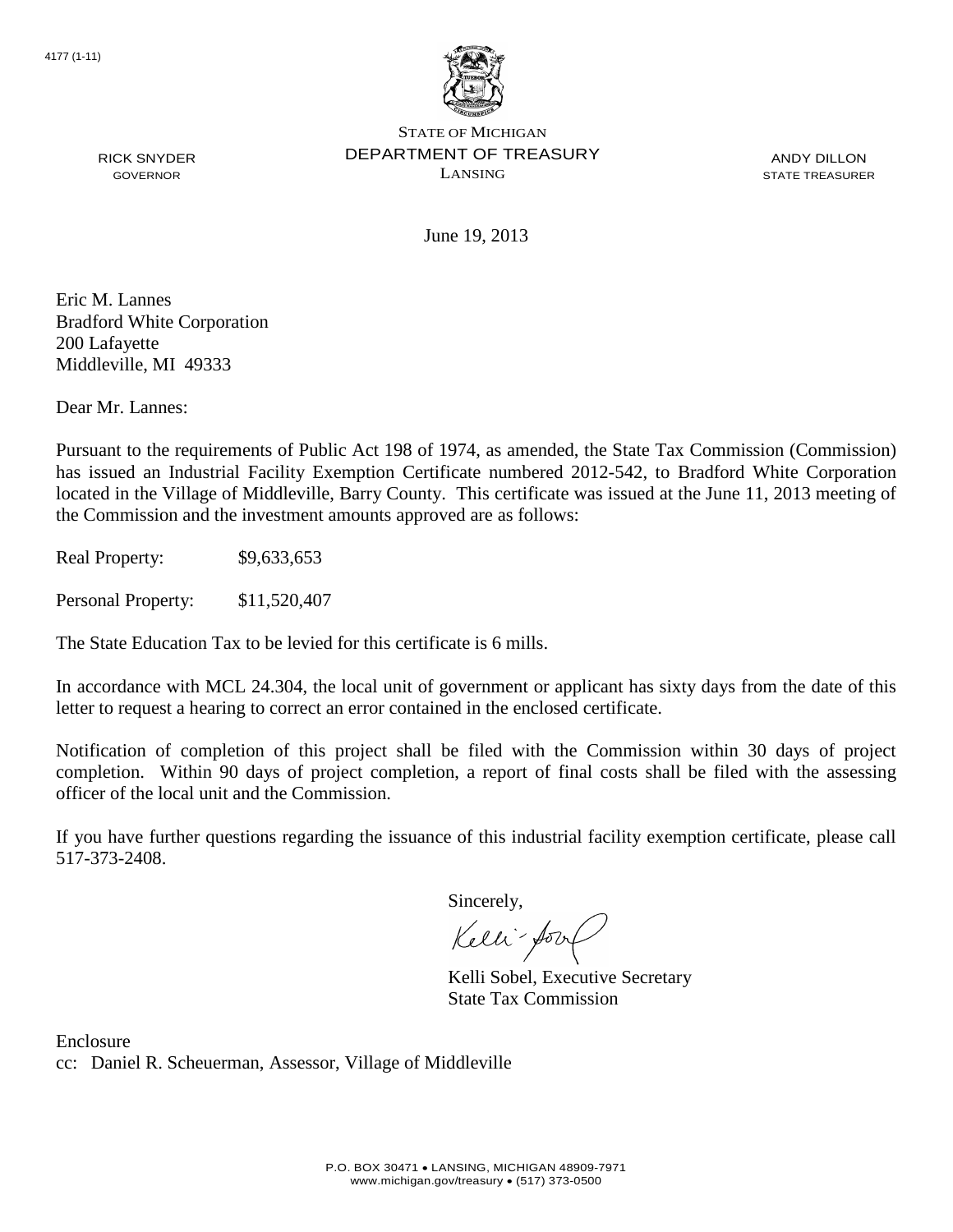New Certificate No. **2012-542**

Pursuant to the provisions of Public Act 198 of 1974, as amended, the State Tax Commission hereby finds that the industrial property, as described in the approved application, hereafter referred to as the industrial facility, owned or leased by Bradford White Corporation, and located at 200 Lafayette, Village of Middleville, County of Barry, Michigan, within a Plant Rehabilitation or Industrial Development District, is intended for the construction or installation of new industrial property, and complies with Section 9 and other provisions of the act.

Therefore, as provided by MCL 207.551 to 207.572, inclusive, the State Tax Commission hereby certifies the industrial facility as a **new industrial facility.**

This certificate provides the authority for the assessor to exempt the industrial facility for which this Industrial Facilities Exemption Certificate is in effect, but not the land on which the facility is located, from ad valorem taxation. This certificate further provides the authority to levy a specific tax known as the Industrial Facilities Tax.

This certificate, unless revoked by order of the State Tax Commission as provided by Public Act 198 of 1974, as amended, shall remain in force for a period of **6** year(s) for real property and **6** year(s) for personal property**;**

**Real property component: Beginning December 31, 2013, and ending December 30, 2019.**

**The State Education Tax to be levied for the real property component of this certificate is 6 mills.**

**Personal property component: Beginning December 31, 2013, and ending December 30, 2019.**

**The State Education Tax to be levied for the personal property component of this certificate is 6 mills, unless exempted by MCL 207.564(4) which was enacted with the creation of the Michigan Business Tax.\***

This Industrial Facilities Exemption Certificate is issued on **June 11, 2013**.

 $\mathcal{S}$ BO-6

Douglas B. Roberts, Chairperson State Tax Commission

A TRUE COPY ATTEST:

athers Burn

Heather S. Burris Heather S. Buris<br>Michigan Department of Treasury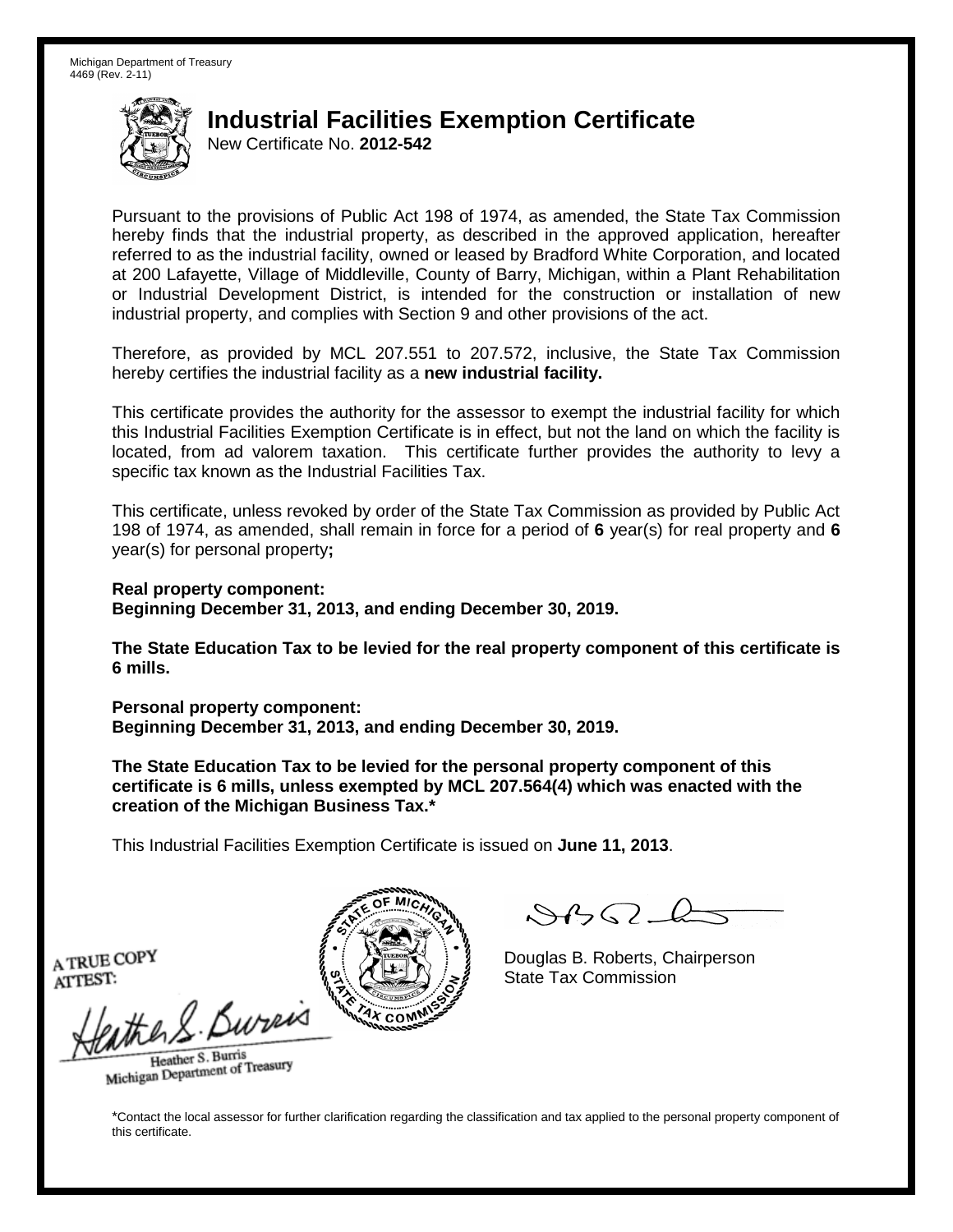

ANDY DILLON STATE TREASURER

June 19, 2013

Nelson Capestany Zinger Sheet Metal Co., Inc. 4055 Stafford Avenue SW Grand Rapids, MI 49548

RICK SNYDER GOVERNOR

Dear Mr. Capestany::

Pursuant to the requirements of Public Act 198 of 1974, as amended, the State Tax Commission (Commission) has issued an Industrial Facility Exemption Certificate numbered 2013-017, to Zinger Sheet Metal Co., Inc. located in the City of Wyoming, Kent County. This certificate was issued at the June 11, 2013 meeting of the Commission and the investment amounts approved are as follows:

Real Property: \$

Personal Property: \$117,915

The State Education Tax to be levied for this certificate is 6 mills.

In accordance with MCL 24.304, the local unit of government or applicant has sixty days from the date of this letter to request a hearing to correct an error contained in the enclosed certificate.

Notification of completion of this project shall be filed with the Commission within 30 days of project completion. Within 90 days of project completion, a report of final costs shall be filed with the assessing officer of the local unit and the Commission.

If you have further questions regarding the issuance of this industrial facility exemption certificate, please call 517-373-2408.

Sincerely,

Kelli-Sorr

Kelli Sobel, Executive Secretary State Tax Commission

Enclosure cc: Eugene A. Vogan, Assessor, City of Wyoming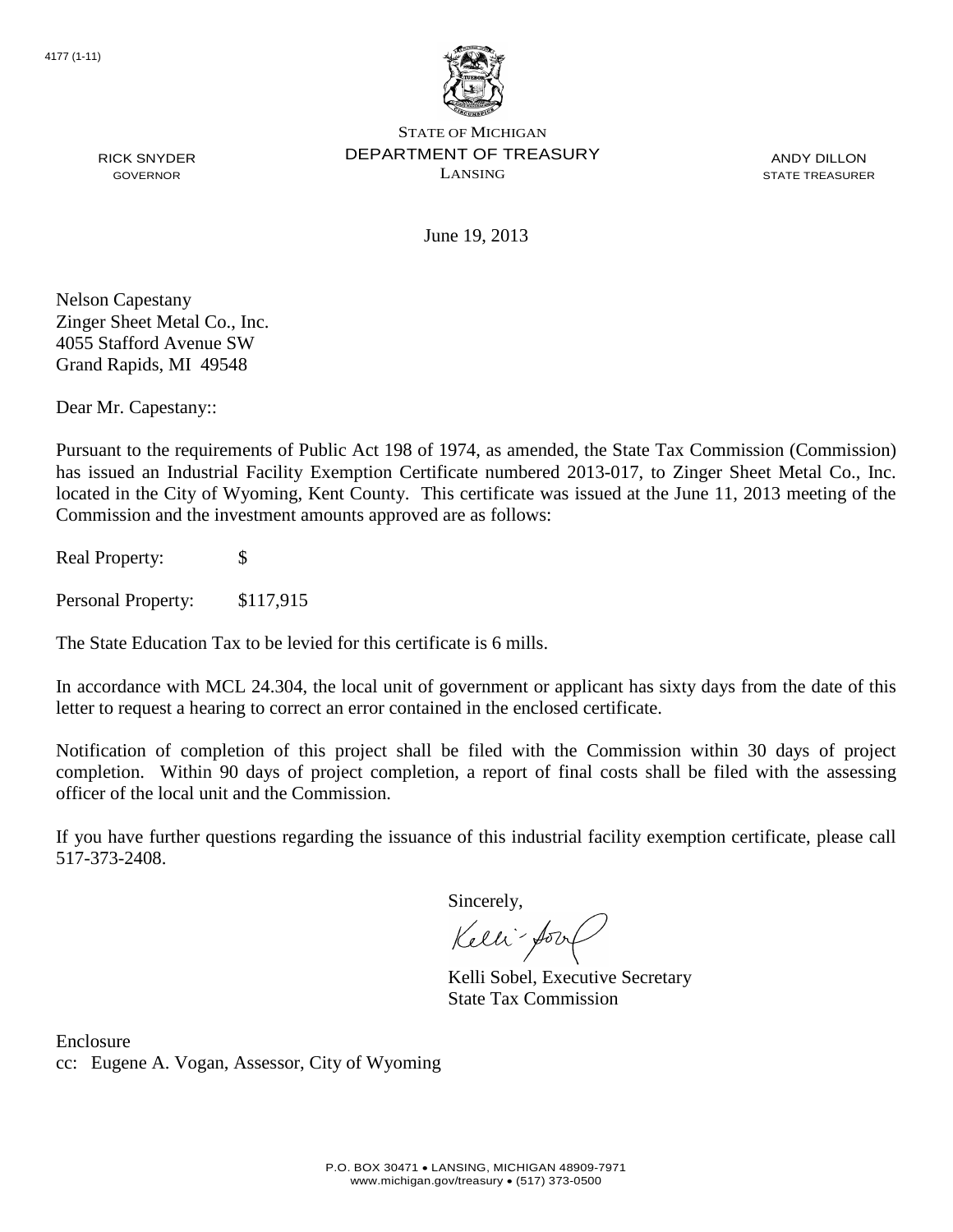New Certificate No. **2013-017**

Pursuant to the provisions of Public Act 198 of 1974, as amended, the State Tax Commission hereby finds that the industrial property, as described in the approved application, hereafter referred to as the industrial facility, owned or leased by Zinger Sheet Metal Co., Inc., and located at 4055 Stafford Avenue SW, City of Wyoming, County of Kent, Michigan, within a Plant Rehabilitation or Industrial Development District, is intended for the construction or installation of new industrial property, and complies with Section 9 and other provisions of the act.

Therefore, as provided by MCL 207.551 to 207.572, inclusive, the State Tax Commission hereby certifies the industrial facility as a **new industrial facility.**

This certificate provides the authority for the assessor to exempt the industrial facility for which this Industrial Facilities Exemption Certificate is in effect, but not the land on which the facility is located, from ad valorem taxation. This certificate further provides the authority to levy a specific tax known as the Industrial Facilities Tax.

This certificate, unless revoked by order of the State Tax Commission as provided by Public Act 198 of 1974, as amended, shall remain in force for a period of **0** year(s) for real property and **11** year(s) for personal property**;**

**Personal property component: Beginning December 31, 2013, and ending December 30, 2024.**

**The State Education Tax to be levied for the personal property component of this certificate is 6 mills, unless exempted by MCL 207.564(4) which was enacted with the creation of the Michigan Business Tax.\***

This Industrial Facilities Exemption Certificate is issued on **June 11, 2013**.

A TRUE COPY ATTEST:

athers Bureis

Heather S. Burris Heather S. Burns<br>Michigan Department of Treasury



 $\mathcal{S}$ 

Douglas B. Roberts, Chairperson State Tax Commission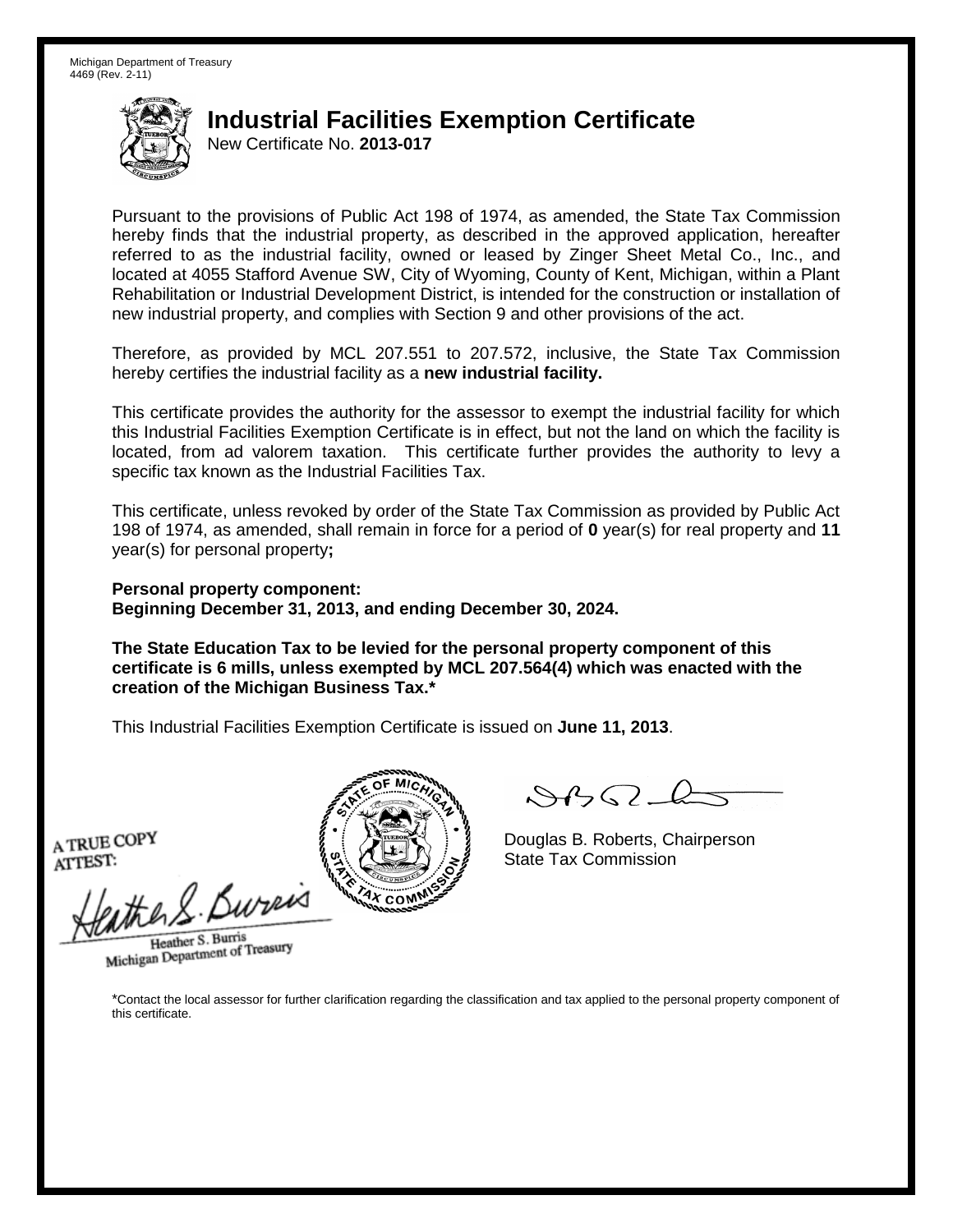

ANDY DILLON STATE TREASURER

June 19, 2013

John Workman Eagle Precision Cast Products, Inc. 5142 Evanston Avenue

Dear Mr. Workman:

Muskegon, MI 49442

RICK SNYDER GOVERNOR

Pursuant to the requirements of Public Act 198 of 1974, as amended, the State Tax Commission (Commission) has issued an Industrial Facility Exemption Certificate numbered 2013-021, to Eagle Precision Cast Products, Inc. located in Egelston Township, Muskegon County. This certificate was issued at the June 11, 2013 meeting of the Commission and the investment amounts approved are as follows:

Real Property: \$450,000

Personal Property: \$675,000

The State Education Tax to be levied for this certificate is 6 mills.

In accordance with MCL 24.304, the local unit of government or applicant has sixty days from the date of this letter to request a hearing to correct an error contained in the enclosed certificate.

Notification of completion of this project shall be filed with the Commission within 30 days of project completion. Within 90 days of project completion, a report of final costs shall be filed with the assessing officer of the local unit and the Commission.

If you have further questions regarding the issuance of this industrial facility exemption certificate, please call 517-373-2408.

Sincerely,

Kelli-Sorr

Kelli Sobel, Executive Secretary State Tax Commission

Enclosure cc: Donna B. Vandervries, Assessor, Egelston Township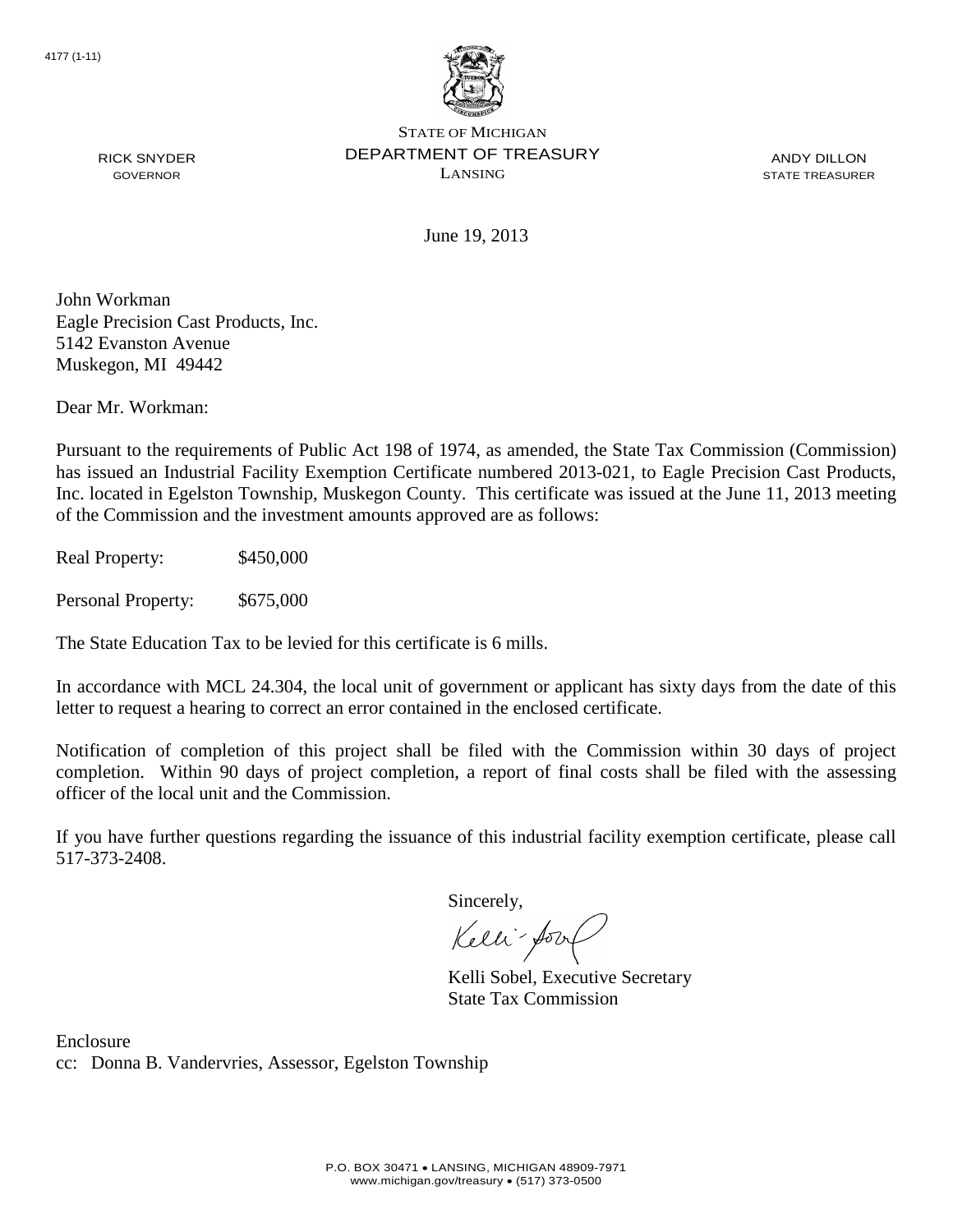New Certificate No. **2013-021**

Pursuant to the provisions of Public Act 198 of 1974, as amended, the State Tax Commission hereby finds that the industrial property, as described in the approved application, hereafter referred to as the industrial facility, owned or leased by Eagle Precision Cast Products, Inc., and located at 5142 Evanston Avenue, Egelston Township, County of Muskegon, Michigan, within a Plant Rehabilitation or Industrial Development District, is intended for the construction or installation of new industrial property, and complies with Section 9 and other provisions of the act.

Therefore, as provided by MCL 207.551 to 207.572, inclusive, the State Tax Commission hereby certifies the industrial facility as a **new industrial facility.**

This certificate provides the authority for the assessor to exempt the industrial facility for which this Industrial Facilities Exemption Certificate is in effect, but not the land on which the facility is located, from ad valorem taxation. This certificate further provides the authority to levy a specific tax known as the Industrial Facilities Tax.

This certificate, unless revoked by order of the State Tax Commission as provided by Public Act 198 of 1974, as amended, shall remain in force for a period of **12** year(s) for real property and **12** year(s) for personal property**;**

**Real property component: Beginning December 31, 2013, and ending December 30, 2025.**

**The State Education Tax to be levied for the real property component of this certificate is** 

**Personal property component: Beginning December 31, 2013, and ending December 30, 2025.**

**The State Education Tax to be levied for the personal property component of this certificate is 6 mills, unless exempted by MCL 207.564(4) which was enacted with the creation of the Michigan Business Tax.\***

This Industrial Facilities Exemption Certificate is issued on **June 11, 2013**.

 $\mathcal{S}$ 

Douglas B. Roberts, Chairperson State Tax Commission

A TRUE COPY ATTEST:

**6 mills.**

the 2. Bureis

Heather S. Burris Heather S. Buris<br>Michigan Department of Treasury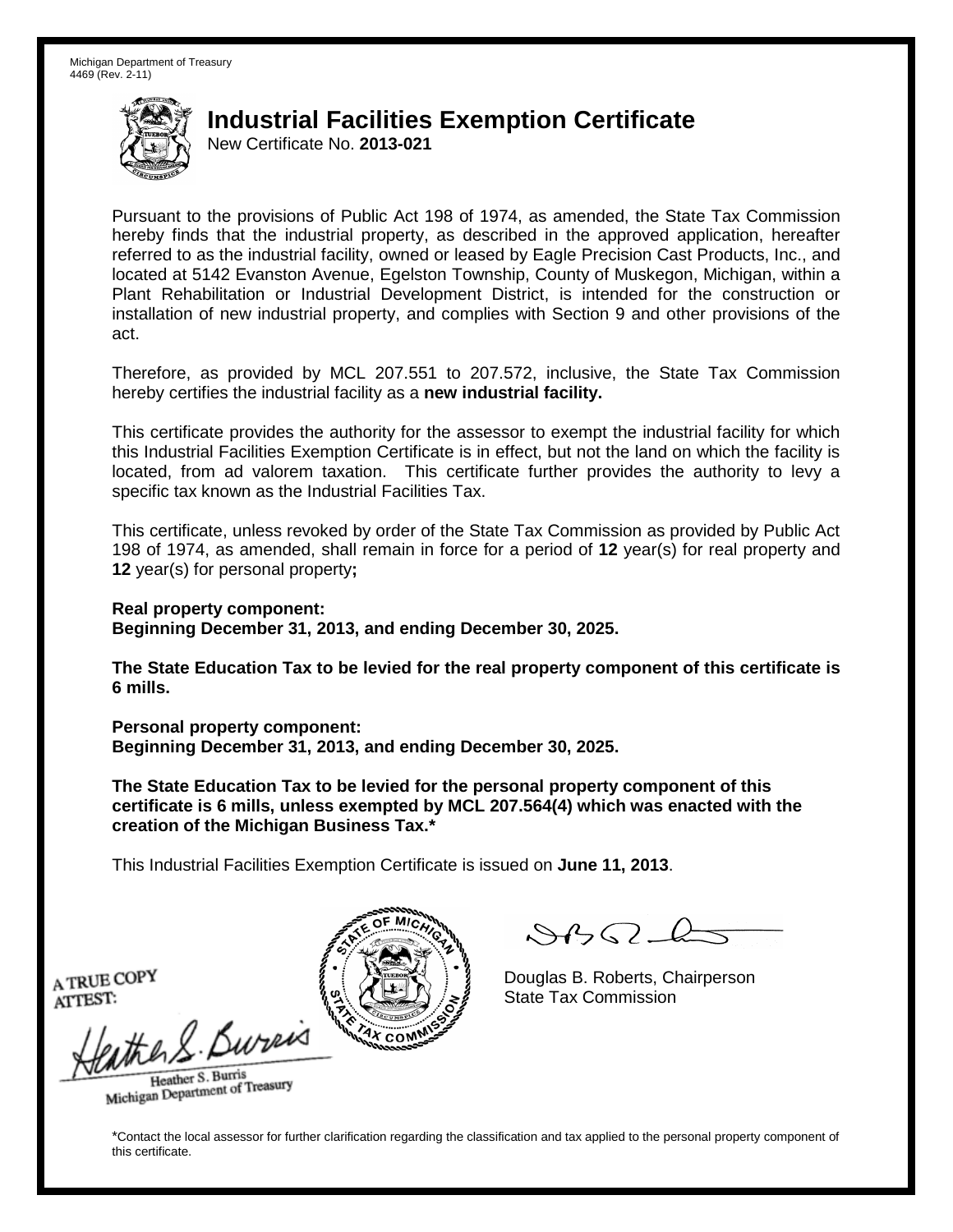

ANDY DILLON STATE TREASURER

June 19, 2013

Brian Haraga Michigan Sugar Company 2600 South Euclid Avenue Bay City, MI 48706

RICK SNYDER GOVERNOR

Dear Mr. Haraga:

Pursuant to the requirements of Public Act 198 of 1974, as amended, the State Tax Commission (Commission) has issued an Industrial Facility Exemption Certificate numbered 2013-022, to Michigan Sugar Company located in Albee Township, Saginaw County. This certificate was issued at the June 11, 2013 meeting of the Commission and the investment amounts approved are as follows:

Real Property: \$

Personal Property: \$1,080,000

The State Education Tax to be levied for this certificate is 6 mills.

In accordance with MCL 24.304, the local unit of government or applicant has sixty days from the date of this letter to request a hearing to correct an error contained in the enclosed certificate.

Notification of completion of this project shall be filed with the Commission within 30 days of project completion. Within 90 days of project completion, a report of final costs shall be filed with the assessing officer of the local unit and the Commission.

If you have further questions regarding the issuance of this industrial facility exemption certificate, please call 517-373-2408.

Sincerely,

Kelli-Sorr

Kelli Sobel, Executive Secretary State Tax Commission

Enclosure cc: David W. Johnson, Assessor, Albee Township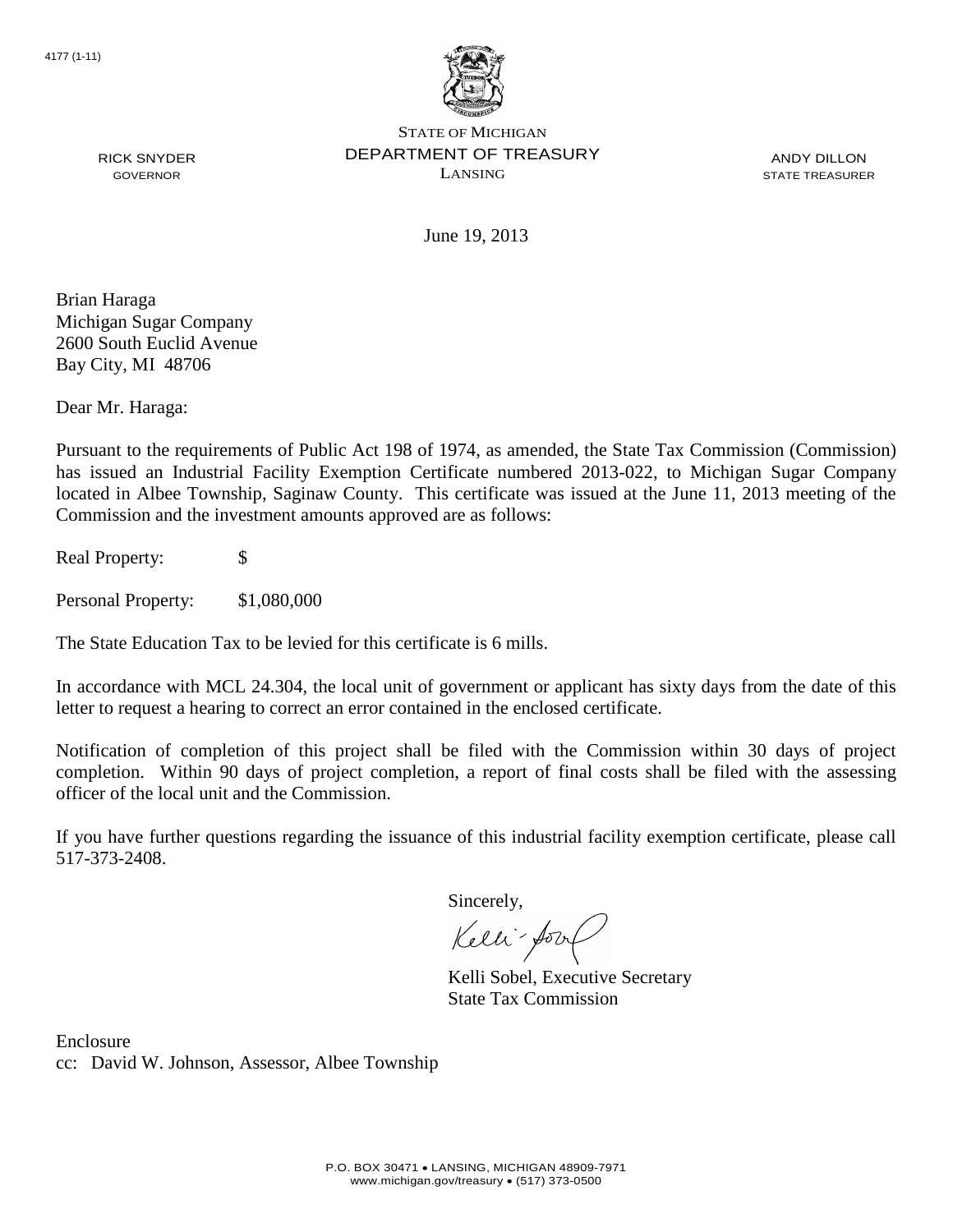New Certificate No. **2013-022**

Pursuant to the provisions of Public Act 198 of 1974, as amended, the State Tax Commission hereby finds that the industrial property, as described in the approved application, hereafter referred to as the industrial facility, owned or leased by Michigan Sugar Company, and located at 11393 Albee Road - M13, Albee Township, County of Saginaw, Michigan, within a Plant Rehabilitation or Industrial Development District, is intended for the construction or installation of new industrial property, and complies with Section 9 and other provisions of the act.

Therefore, as provided by MCL 207.551 to 207.572, inclusive, the State Tax Commission hereby certifies the industrial facility as a **new industrial facility.**

This certificate provides the authority for the assessor to exempt the industrial facility for which this Industrial Facilities Exemption Certificate is in effect, but not the land on which the facility is located, from ad valorem taxation. This certificate further provides the authority to levy a specific tax known as the Industrial Facilities Tax.

This certificate, unless revoked by order of the State Tax Commission as provided by Public Act 198 of 1974, as amended, shall remain in force for a period of **0** year(s) for real property and **12** year(s) for personal property**;**

**Personal property component: Beginning December 31, 2013, and ending December 30, 2025.**

**The State Education Tax to be levied for the personal property component of this certificate is 6 mills, unless exempted by MCL 207.564(4) which was enacted with the creation of the Michigan Business Tax.\***

This Industrial Facilities Exemption Certificate is issued on **June 11, 2013**.

A TRUE COPY ATTEST:

withen S. Bureix

Heather S. Burris Heather S. Burns<br>Michigan Department of Treasury



 $\mathcal{S}$ 

Douglas B. Roberts, Chairperson State Tax Commission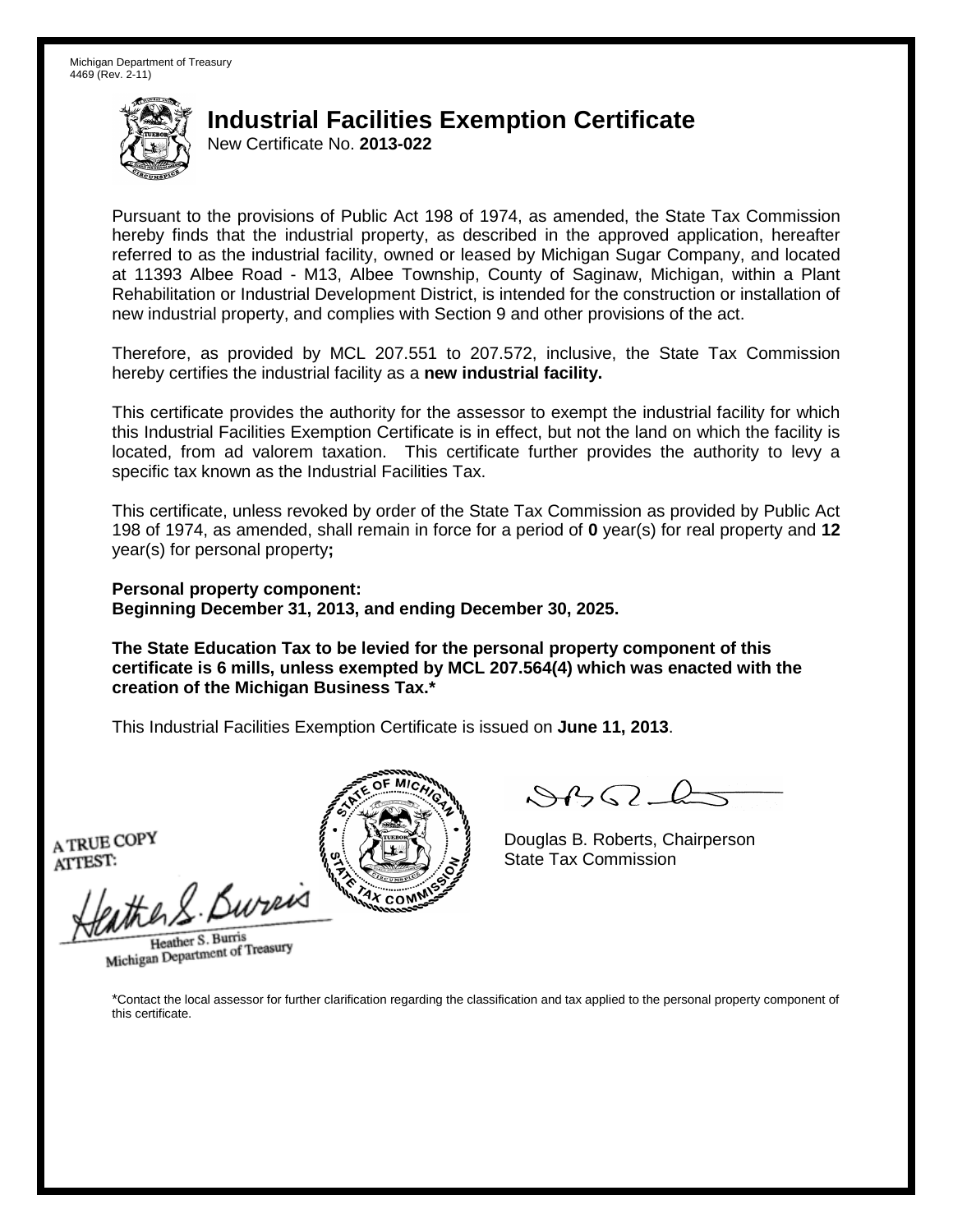

ANDY DILLON STATE TREASURER

June 19, 2013

Ronald Geisman Lomar Machine & Tool Co. P.O. Box 128 Horton, MI 49246

RICK SNYDER GOVERNOR

Dear Mr. Geisman:

Pursuant to the requirements of Public Act 198 of 1974, as amended, the State Tax Commission (Commission) has issued an Industrial Facility Exemption Certificate numbered 2013-027, to Lomar Machine & Tool Co. located in the Village of Hanover, Jackson County. This certificate was issued at the June 11, 2013 meeting of the Commission and the investment amounts approved are as follows:

Real Property: \$

Personal Property: \$629,633

The State Education Tax to be levied for this certificate is 6 mills.

In accordance with MCL 24.304, the local unit of government or applicant has sixty days from the date of this letter to request a hearing to correct an error contained in the enclosed certificate.

Notification of completion of this project shall be filed with the Commission within 30 days of project completion. Within 90 days of project completion, a report of final costs shall be filed with the assessing officer of the local unit and the Commission.

If you have further questions regarding the issuance of this industrial facility exemption certificate, please call 517-373-2408.

Sincerely,

Kelli-Sorr

Kelli Sobel, Executive Secretary State Tax Commission

Enclosure cc: Bruce Little, Assessor, Village of Hanover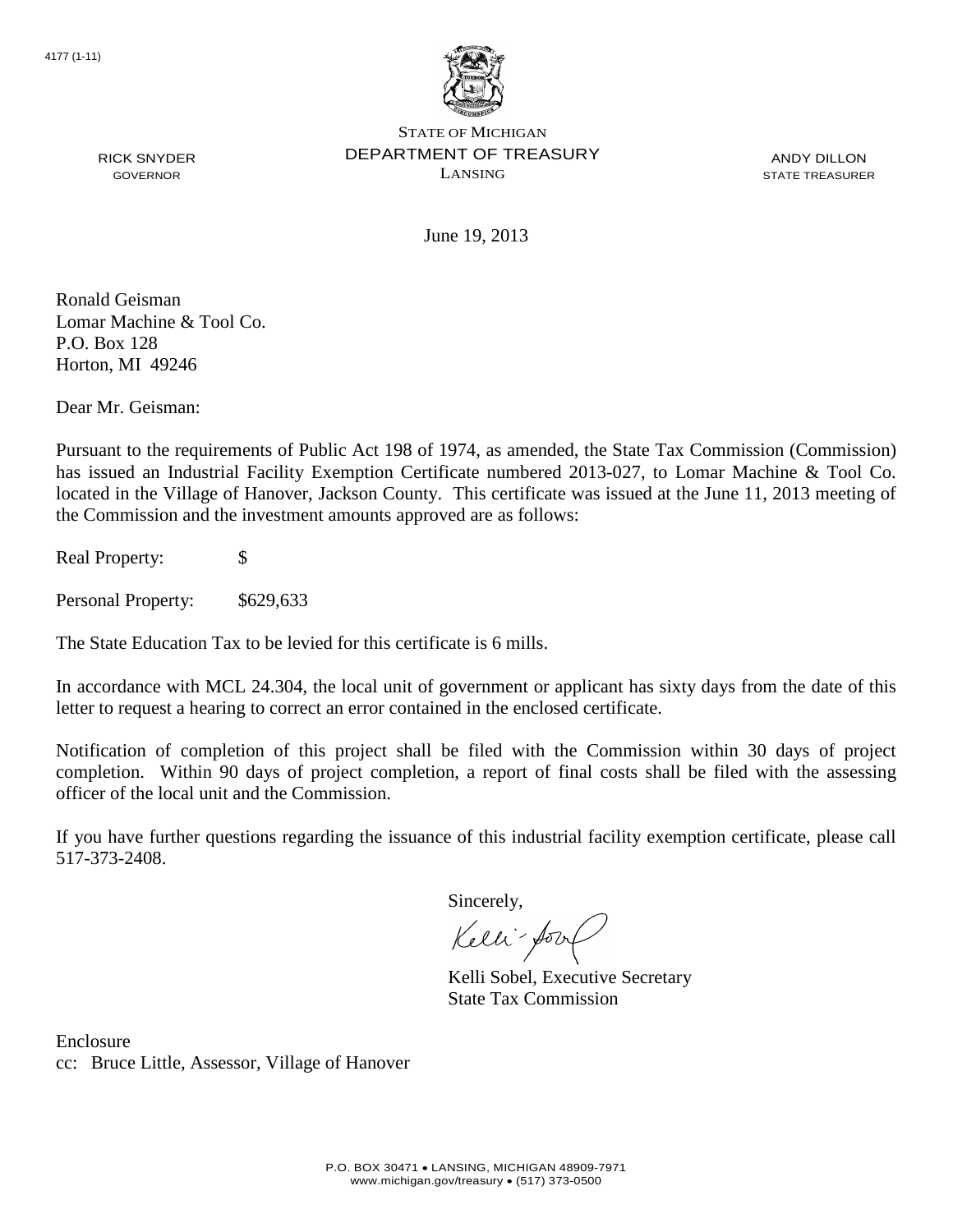New Certificate No. **2013-027**

Pursuant to the provisions of Public Act 198 of 1974, as amended, the State Tax Commission hereby finds that the industrial property, as described in the approved application, hereafter referred to as the industrial facility, owned or leased by Lomar Machine & Tool Co., and located at 104 West Main Street, Village of Hanover, County of Jackson, Michigan, within a Plant Rehabilitation or Industrial Development District, is intended for the construction or installation of new industrial property, and complies with Section 9 and other provisions of the act.

Therefore, as provided by MCL 207.551 to 207.572, inclusive, the State Tax Commission hereby certifies the industrial facility as a **new industrial facility.**

This certificate provides the authority for the assessor to exempt the industrial facility for which this Industrial Facilities Exemption Certificate is in effect, but not the land on which the facility is located, from ad valorem taxation. This certificate further provides the authority to levy a specific tax known as the Industrial Facilities Tax.

This certificate, unless revoked by order of the State Tax Commission as provided by Public Act 198 of 1974, as amended, shall remain in force for a period of **0** year(s) for real property and **12** year(s) for personal property**;**

**Personal property component: Beginning December 31, 2013, and ending December 30, 2025.**

**The State Education Tax to be levied for the personal property component of this certificate is 6 mills, unless exempted by MCL 207.564(4) which was enacted with the creation of the Michigan Business Tax.\***

This Industrial Facilities Exemption Certificate is issued on **June 11, 2013**.

A TRUE COPY ATTEST:

withen S. Bureix

Heather S. Burris Heather S. Burns<br>Michigan Department of Treasury



 $\mathcal{S}$ 

Douglas B. Roberts, Chairperson State Tax Commission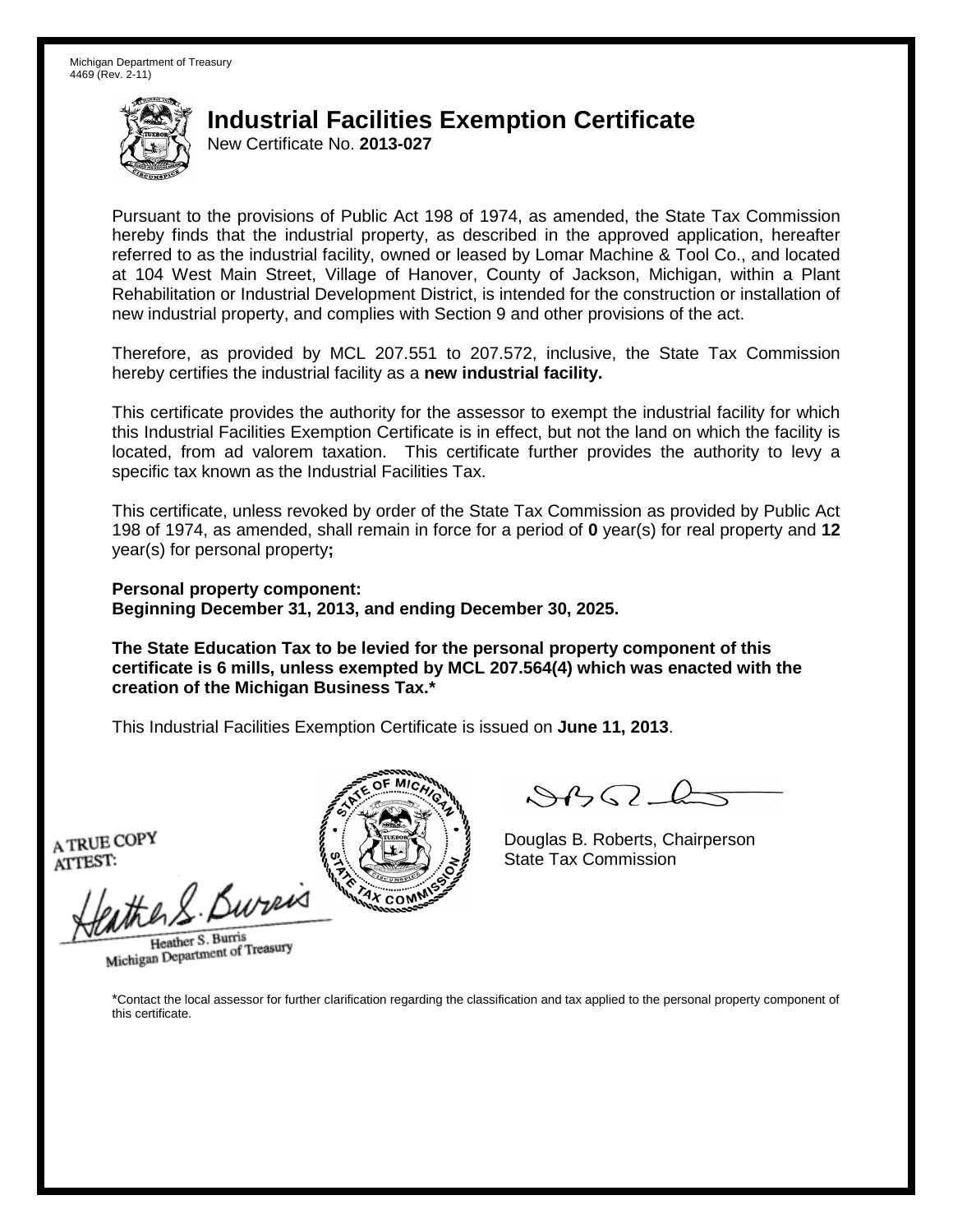

ANDY DILLON STATE TREASURER

RICK SNYDER GOVERNOR

June 19, 2013

Valiena A. Allison Experi-Metal Inc. 6385 Wall Street Sterling Heights, MI 48312

Dear Sir/Madam:

Pursuant to the requirements of Public Act 198 of 1974, as amended, the State Tax Commission (Commission) has issued an Industrial Facility Exemption Certificate numbered 2013-029, to Experi-Metal Inc. located in the City of Sterling Heights, Macomb County. This certificate was issued at the June 11, 2013 meeting of the Commission and the investment amounts approved are as follows:

Real Property: \$1,025,840

Personal Property: \$

The State Education Tax to be levied for this certificate is 6 mills.

In accordance with MCL 24.304, the local unit of government or applicant has sixty days from the date of this letter to request a hearing to correct an error contained in the enclosed certificate.

Notification of completion of this project shall be filed with the Commission within 30 days of project completion. Within 90 days of project completion, a report of final costs shall be filed with the assessing officer of the local unit and the Commission.

If you have further questions regarding the issuance of this industrial facility exemption certificate, please call 517-373-2408.

Sincerely,

Kelli-Sorr

Kelli Sobel, Executive Secretary State Tax Commission

Enclosure cc: Dwayne G. Mclachlan, Assessor, City of Sterling Heights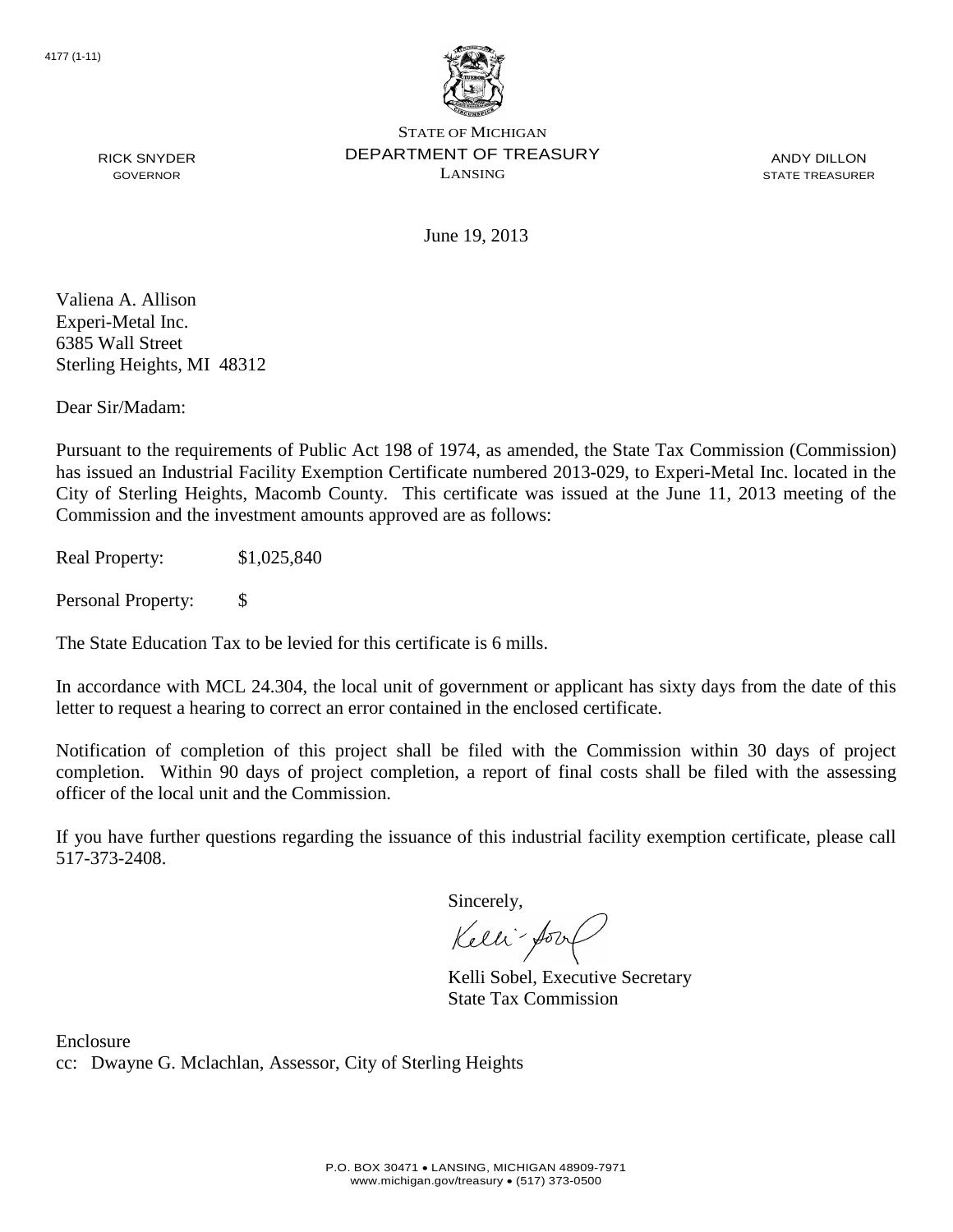New Certificate No. **2013-029**

Pursuant to the provisions of Public Act 198 of 1974, as amended, the State Tax Commission hereby finds that the industrial property, as described in the approved application, hereafter referred to as the industrial facility, owned or leased by Experi-Metal Inc., and located at 6385 Wall Street, City of Sterling Heights, County of MACOMB, Michigan, within a Plant Rehabilitation or Industrial Development District, is intended for the construction or installation of new industrial property, and complies with Section 9 and other provisions of the act.

Therefore, as provided by MCL 207.551 to 207.572, inclusive, the State Tax Commission hereby certifies the industrial facility as a **new industrial facility.**

This certificate provides the authority for the assessor to exempt the industrial facility for which this Industrial Facilities Exemption Certificate is in effect, but not the land on which the facility is located, from ad valorem taxation. This certificate further provides the authority to levy a specific tax known as the Industrial Facilities Tax.

This certificate, unless revoked by order of the State Tax Commission as provided by Public Act 198 of 1974, as amended, shall remain in force for a period of **8** year(s) for real property and **0** year(s) for personal property**;**

**Real property component: Beginning December 31, 2013, and ending December 30, 2021.**

**The State Education Tax to be levied for the real property component of this certificate is 6 mills.**

This Industrial Facilities Exemption Certificate is issued on **June 11, 2013**.

A TRUE COPY ATTEST:

the S. Burn

Heather S. Burris Heather S. Burns<br>Michigan Department of Treasury



 $\mathcal{A}$ 

Douglas B. Roberts, Chairperson State Tax Commission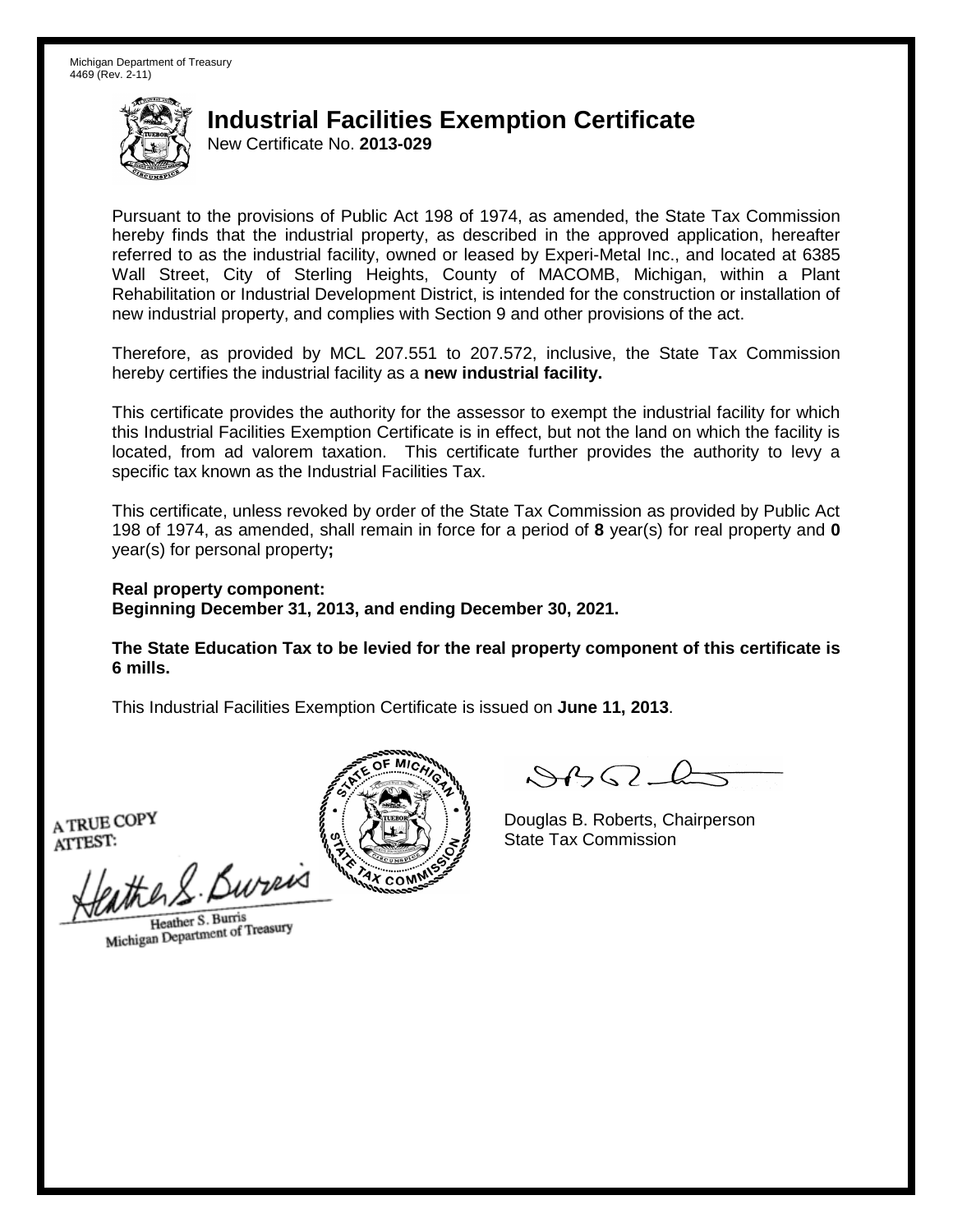

ANDY DILLON STATE TREASURER

June 19, 2013

Donna Wisniewski Sterling Die & Engineering 15767 Claire Court Macomb Township, MI 48042

Dear Ms. Wisniewski:

RICK SNYDER GOVERNOR

Pursuant to the requirements of Public Act 198 of 1974, as amended, the State Tax Commission (Commission) has issued an Industrial Facility Exemption Certificate numbered 2013-030, to Sterling Die & Engineering located in Macomb Township, Macomb County. This certificate was issued at the June 11, 2013 meeting of the Commission and the investment amounts approved are as follows:

Real Property: \$

Personal Property: \$1,460,575

The State Education Tax to be levied for this certificate is 6 mills.

In accordance with MCL 24.304, the local unit of government or applicant has sixty days from the date of this letter to request a hearing to correct an error contained in the enclosed certificate.

Notification of completion of this project shall be filed with the Commission within 30 days of project completion. Within 90 days of project completion, a report of final costs shall be filed with the assessing officer of the local unit and the Commission.

If you have further questions regarding the issuance of this industrial facility exemption certificate, please call 517-373-2408.

Sincerely,

Kelli-Sorr

Kelli Sobel, Executive Secretary State Tax Commission

Enclosure cc: Daniel P. Hickey, Assessor, Macomb Township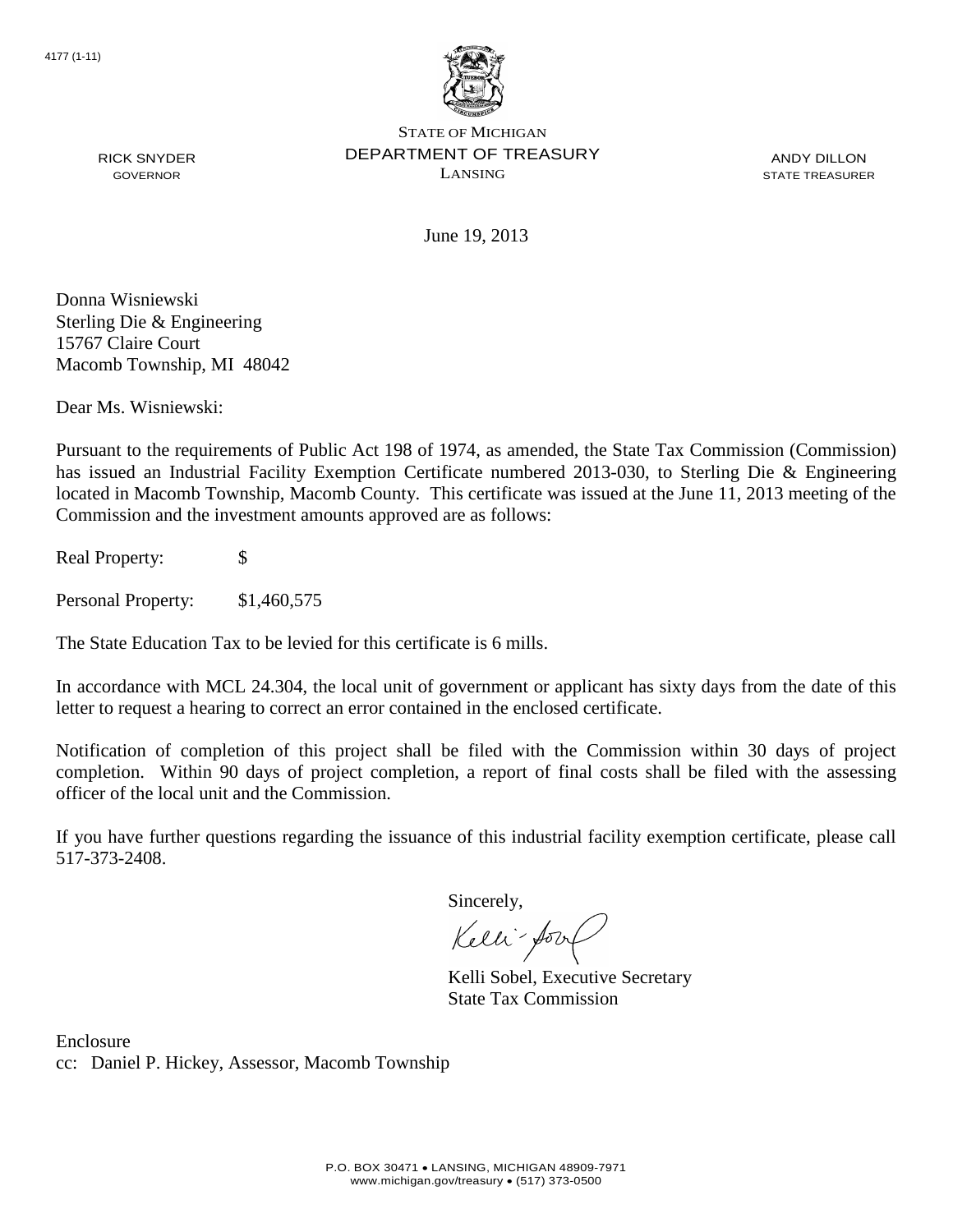New Certificate No. **2013-030**

Pursuant to the provisions of Public Act 198 of 1974, as amended, the State Tax Commission hereby finds that the industrial property, as described in the approved application, hereafter referred to as the industrial facility, owned or leased by Sterling Die & Engineering, and located at 15767 Claire Court, Macomb Township, County of Macomb, Michigan, within a Plant Rehabilitation or Industrial Development District, is intended for the construction or installation of new industrial property, and complies with Section 9 and other provisions of the act.

Therefore, as provided by MCL 207.551 to 207.572, inclusive, the State Tax Commission hereby certifies the industrial facility as a **new industrial facility.**

This certificate provides the authority for the assessor to exempt the industrial facility for which this Industrial Facilities Exemption Certificate is in effect, but not the land on which the facility is located, from ad valorem taxation. This certificate further provides the authority to levy a specific tax known as the Industrial Facilities Tax.

This certificate, unless revoked by order of the State Tax Commission as provided by Public Act 198 of 1974, as amended, shall remain in force for a period of **0** year(s) for real property and **6** year(s) for personal property**;**

**Personal property component: Beginning December 31, 2013, and ending December 30, 2019.**

**The State Education Tax to be levied for the personal property component of this certificate is 6 mills, unless exempted by MCL 207.564(4) which was enacted with the creation of the Michigan Business Tax.\***

This Industrial Facilities Exemption Certificate is issued on **June 11, 2013**.

A TRUE COPY ATTEST:

withen S. Bureix

Heather S. Burris Heather S. Burns<br>Michigan Department of Treasury



 $\mathcal{S}$ 

Douglas B. Roberts, Chairperson State Tax Commission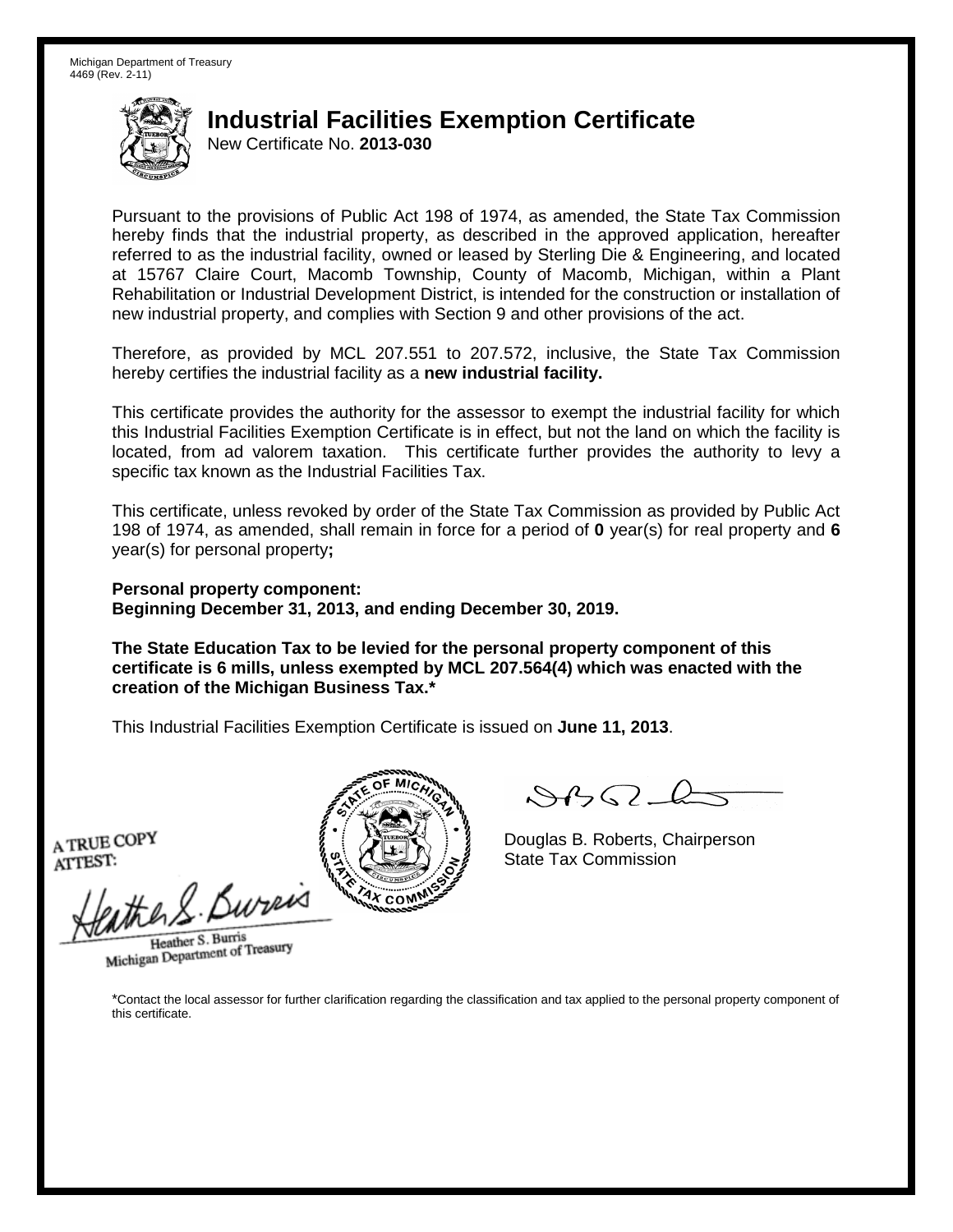

ANDY DILLON STATE TREASURER

RICK SNYDER GOVERNOR

June 19, 2013

Robert P. Hunter Access Business Group, LLC 7575 Fulton Street E, Ada, MI 49355

Dear Mr. Hunter:

Pursuant to the requirements of Public Act 198 of 1974, as amended, the State Tax Commission (Commission) has issued an Industrial Facility Exemption Certificate numbered 2013-036, to Access Business Group, LLC located in Ada Township, Kent County. This certificate was issued at the June 11, 2013 meeting of the Commission and the investment amounts approved are as follows:

Real Property: \$50,600,000

Personal Property: \$46,350,000

The State Education Tax to be levied for this certificate is 6 mills.

In accordance with MCL 24.304, the local unit of government or applicant has sixty days from the date of this letter to request a hearing to correct an error contained in the enclosed certificate.

Notification of completion of this project shall be filed with the Commission within 30 days of project completion. Within 90 days of project completion, a report of final costs shall be filed with the assessing officer of the local unit and the Commission.

If you have further questions regarding the issuance of this industrial facility exemption certificate, please call 517-373-2408.

Sincerely,

Kelli-Sorr

Kelli Sobel, Executive Secretary State Tax Commission

Enclosure cc: Debra S. Rashid, Assessor, Ada Township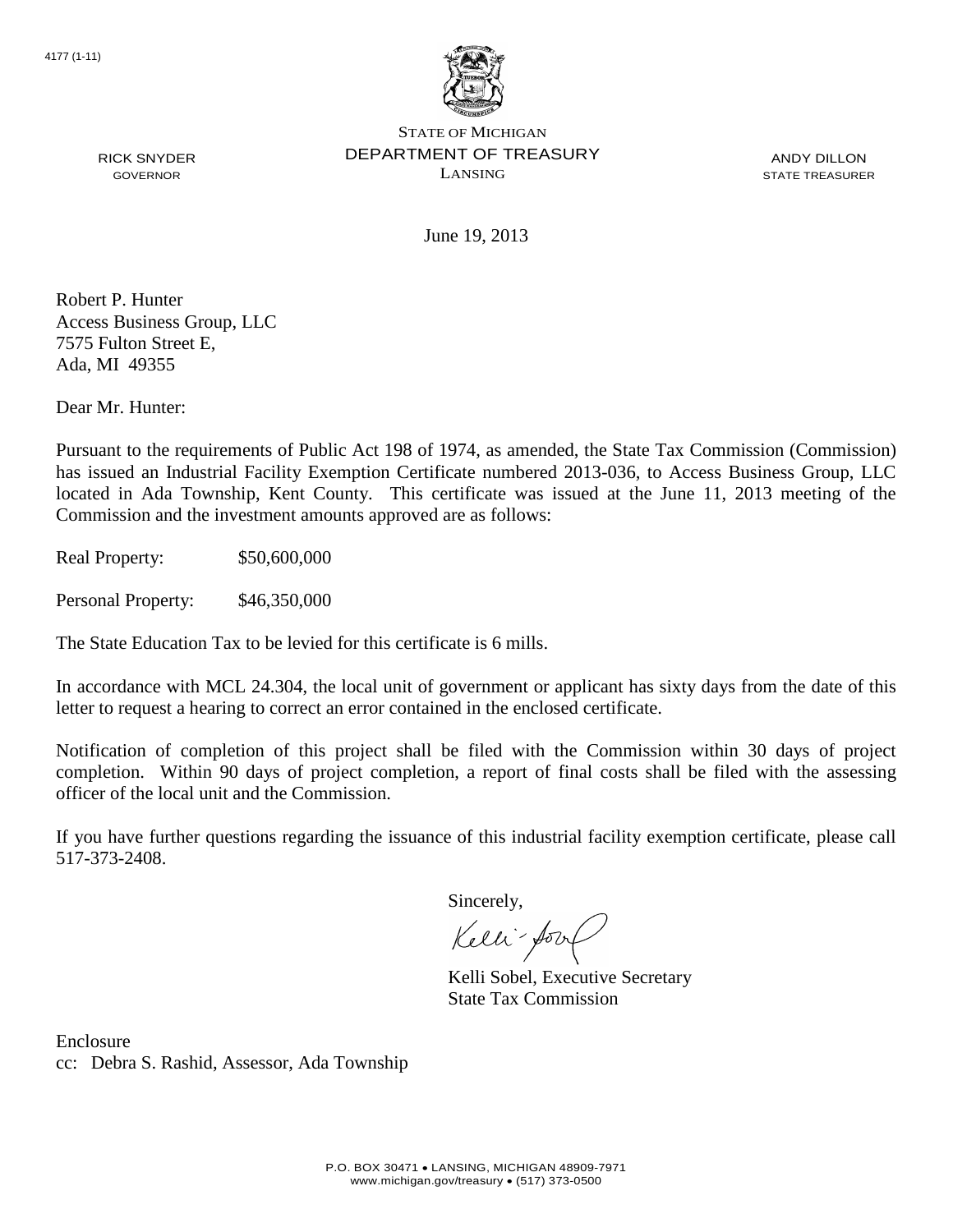New Certificate No. **2013-036**

Pursuant to the provisions of Public Act 198 of 1974, as amended, the State Tax Commission hereby finds that the industrial property, as described in the approved application, hereafter referred to as the industrial facility, owned or leased by Access Business Group, LLC, and located at 5101 Spaulding Plaza SE, Ada Township, County of Kent, Michigan, within a Plant Rehabilitation or Industrial Development District, is intended for the construction or installation of new industrial property, and complies with Section 9 and other provisions of the act.

Therefore, as provided by MCL 207.551 to 207.572, inclusive, the State Tax Commission hereby certifies the industrial facility as a **new industrial facility.**

This certificate provides the authority for the assessor to exempt the industrial facility for which this Industrial Facilities Exemption Certificate is in effect, but not the land on which the facility is located, from ad valorem taxation. This certificate further provides the authority to levy a specific tax known as the Industrial Facilities Tax.

This certificate, unless revoked by order of the State Tax Commission as provided by Public Act 198 of 1974, as amended, shall remain in force for a period of **12** year(s) for real property and **12** year(s) for personal property**;**

**Real property component: Beginning December 31, 2013, and ending December 30, 2025.**

**The State Education Tax to be levied for the real property component of this certificate is 6 mills.**

**Personal property component: Beginning December 31, 2013, and ending December 30, 2025.**

**The State Education Tax to be levied for the personal property component of this certificate is 6 mills, unless exempted by MCL 207.564(4) which was enacted with the creation of the Michigan Business Tax.\***

This Industrial Facilities Exemption Certificate is issued on **June 11, 2013**.

 $\mathcal{S}$ BO-6

Douglas B. Roberts, Chairperson State Tax Commission

A TRUE COPY ATTEST:

athers Burn

Heather S. Burris Heather S. Buris<br>Michigan Department of Treasury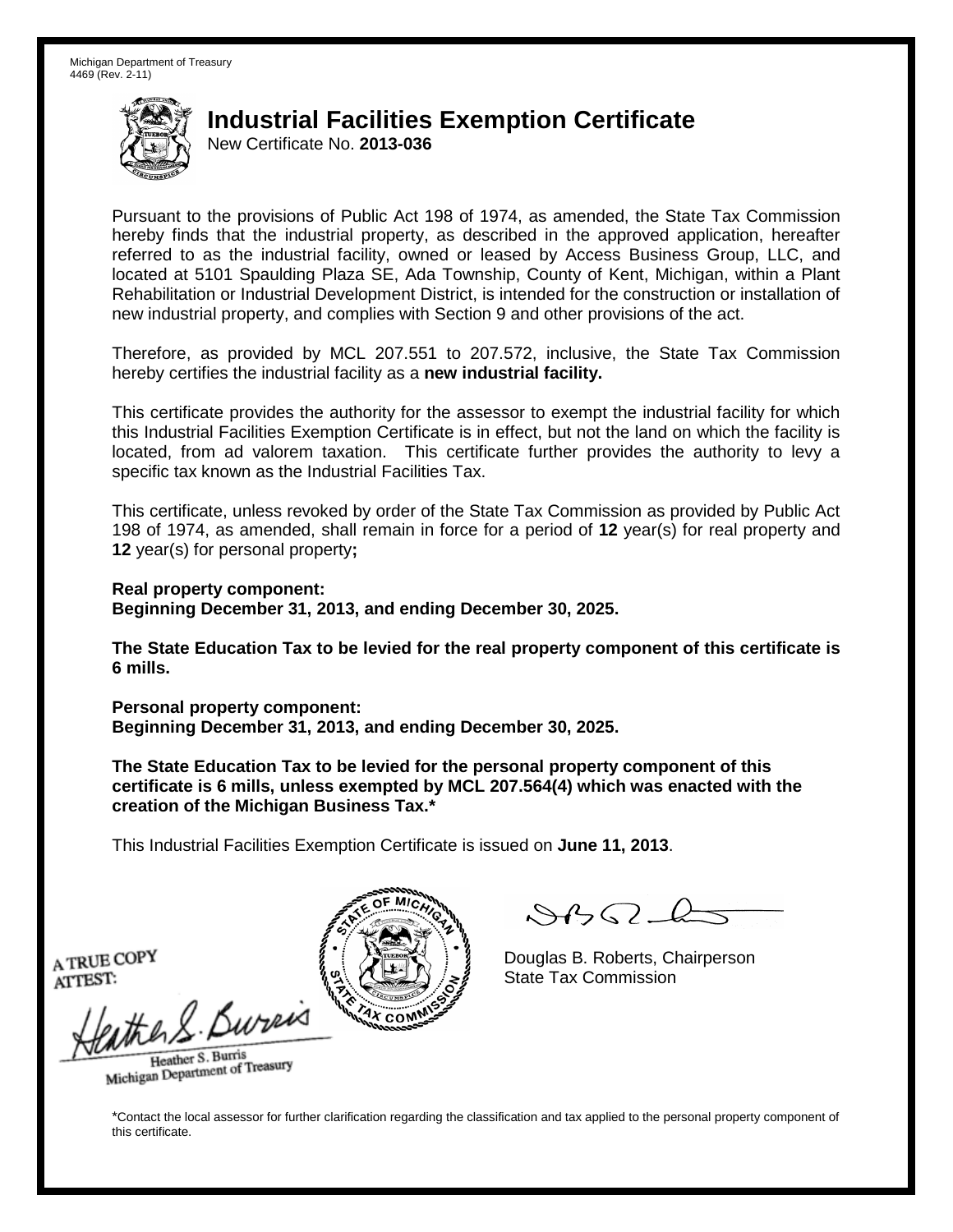

ANDY DILLON STATE TREASURER

RICK SNYDER GOVERNOR

June 19, 2013

Theodore Yamin, Jr. Gallop Brush Company 558 Morrice Boulevard Imlay City, MI 48444

Dear Mr. Yamin:

Pursuant to the requirements of Public Act 198 of 1974, as amended, the State Tax Commission (Commission) has issued an Industrial Facility Exemption Certificate numbered 2013-038, to Gallop Brush Company located in the City of Imlay City, Lapeer County. This certificate was issued at the June 11, 2013 meeting of the Commission and the investment amounts approved are as follows:

Real Property: \$

Personal Property: \$286,490

The State Education Tax to be levied for this certificate is 6 mills.

In accordance with MCL 24.304, the local unit of government or applicant has sixty days from the date of this letter to request a hearing to correct an error contained in the enclosed certificate.

Notification of completion of this project shall be filed with the Commission within 30 days of project completion. Within 90 days of project completion, a report of final costs shall be filed with the assessing officer of the local unit and the Commission.

If you have further questions regarding the issuance of this industrial facility exemption certificate, please call 517-373-2408.

Sincerely,

Kelli-Sorr

Kelli Sobel, Executive Secretary State Tax Commission

Enclosure cc: Roy P. Haney, Assessor, City of Imlay City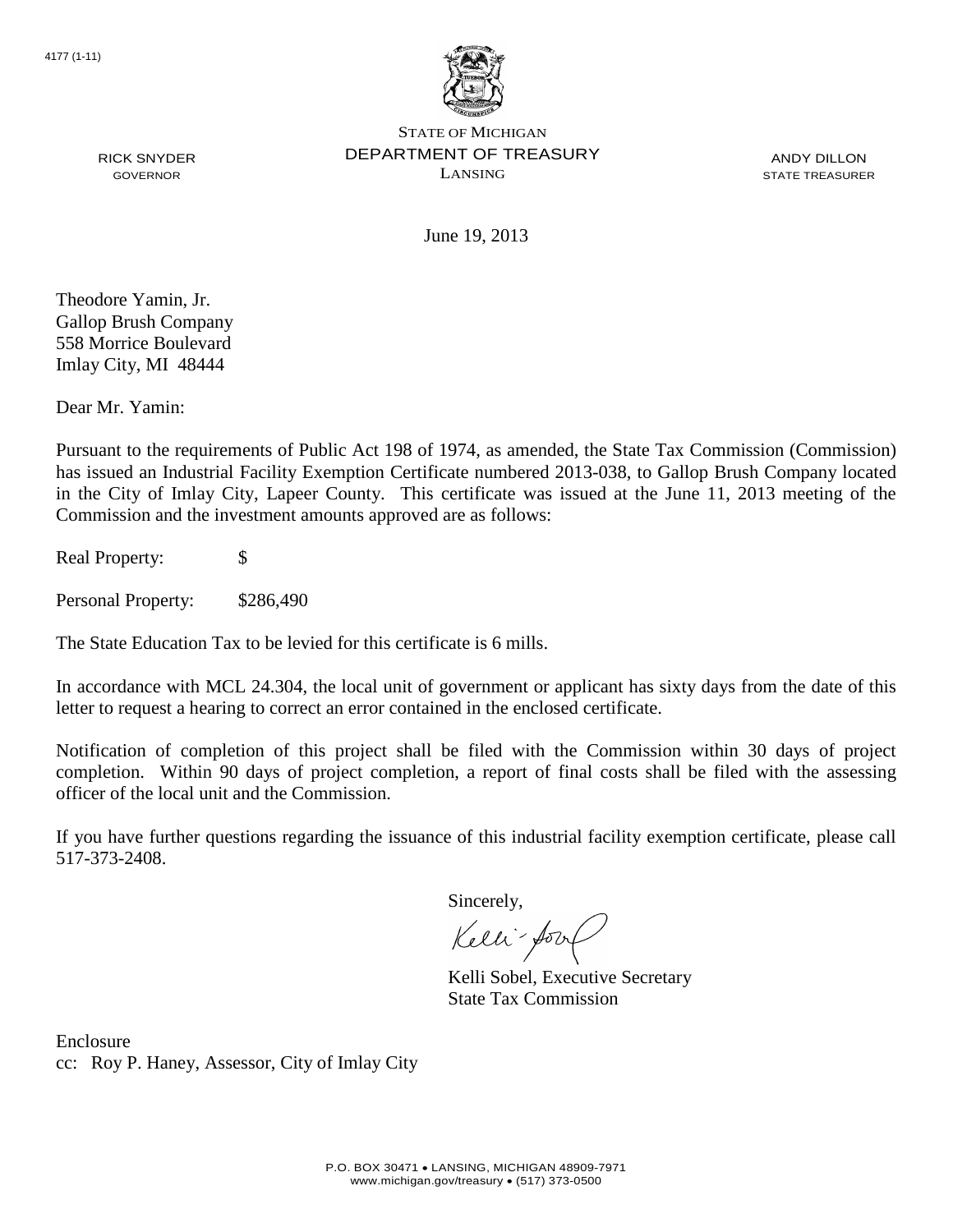New Certificate No. **2013-038**

Pursuant to the provisions of Public Act 198 of 1974, as amended, the State Tax Commission hereby finds that the industrial property, as described in the approved application, hereafter referred to as the industrial facility, owned or leased by Gallop Brush Company, and located at 558 Morrice Boulevard, City of Imlay City, County of Lapeer, Michigan, within a Plant Rehabilitation or Industrial Development District, is intended for the construction or installation of new industrial property, and complies with Section 9 and other provisions of the act.

Therefore, as provided by MCL 207.551 to 207.572, inclusive, the State Tax Commission hereby certifies the industrial facility as a **new industrial facility.**

This certificate provides the authority for the assessor to exempt the industrial facility for which this Industrial Facilities Exemption Certificate is in effect, but not the land on which the facility is located, from ad valorem taxation. This certificate further provides the authority to levy a specific tax known as the Industrial Facilities Tax.

This certificate, unless revoked by order of the State Tax Commission as provided by Public Act 198 of 1974, as amended, shall remain in force for a period of **0** year(s) for real property and **12** year(s) for personal property**;**

**Personal property component: Beginning December 31, 2013, and ending December 30, 2025.**

**The State Education Tax to be levied for the personal property component of this certificate is 6 mills, unless exempted by MCL 207.564(4) which was enacted with the creation of the Michigan Business Tax.\***

This Industrial Facilities Exemption Certificate is issued on **June 11, 2013**.

A TRUE COPY ATTEST:

withen S. Bureix

Heather S. Burris Heather S. Burns<br>Michigan Department of Treasury



 $\mathcal{S}$ 

Douglas B. Roberts, Chairperson State Tax Commission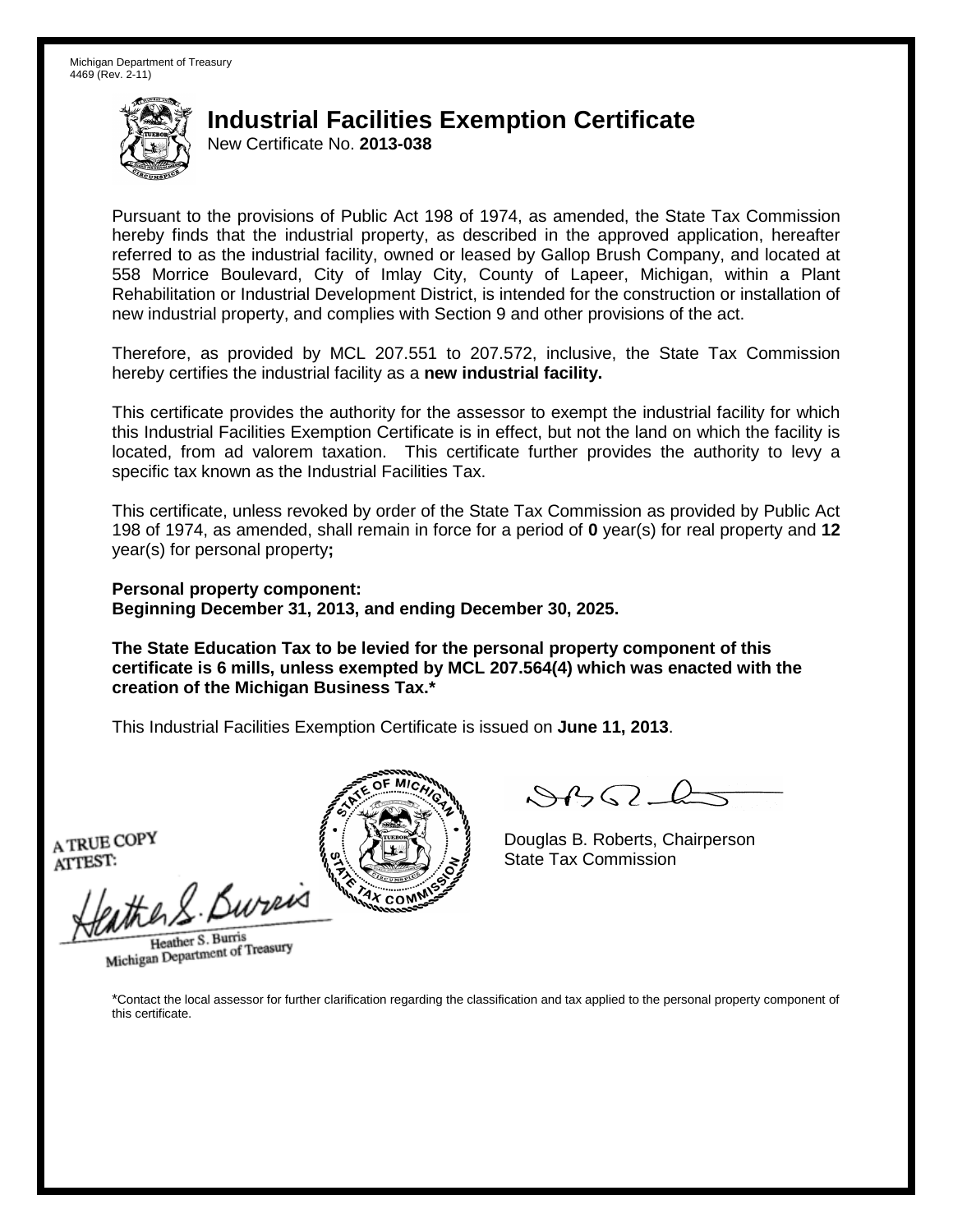

ANDY DILLON STATE TREASURER

RICK SNYDER GOVERNOR

June 19, 2013

John Flack Hi-Lex Controls, Inc. 152 Simpson Drive Litchfield, MI 49252

Dear Mr. Flack:

Pursuant to the requirements of Public Act 198 of 1974, as amended, the State Tax Commission (Commission) has issued an Industrial Facility Exemption Certificate numbered 2013-051, to Hi-Lex Controls, Inc. located in the City of Litchfield, Hillsdale County. This certificate was issued at the June 11, 2013 meeting of the Commission and the investment amounts approved are as follows:

Real Property: \$855,000

Personal Property: \$6,797,466

The State Education Tax to be levied for this certificate is 6 mills.

In accordance with MCL 24.304, the local unit of government or applicant has sixty days from the date of this letter to request a hearing to correct an error contained in the enclosed certificate.

Notification of completion of this project shall be filed with the Commission within 30 days of project completion. Within 90 days of project completion, a report of final costs shall be filed with the assessing officer of the local unit and the Commission.

If you have further questions regarding the issuance of this industrial facility exemption certificate, please call 517-373-2408.

Sincerely,

Kelli-Sor

Kelli Sobel, Executive Secretary State Tax Commission

Enclosure cc: James P. Uyl, Assessor, City of Litchfield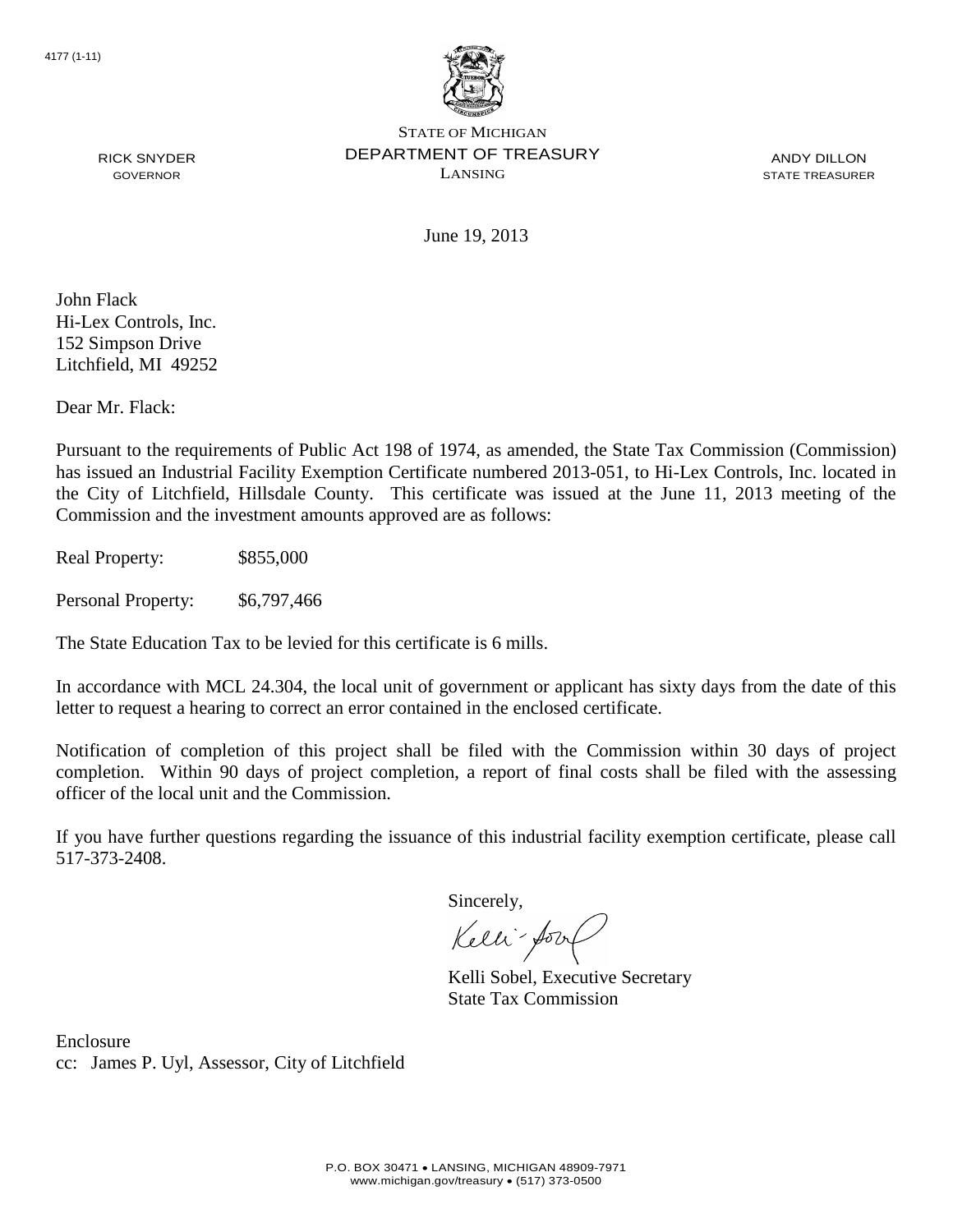New Certificate No. **2013-051**

Pursuant to the provisions of Public Act 198 of 1974, as amended, the State Tax Commission hereby finds that the industrial property, as described in the approved application, hereafter referred to as the industrial facility, owned or leased by Hi-Lex Controls, Inc., and located at 152 Simpson Drive, City of Litchfield, County of Hillsdale, Michigan, within a Plant Rehabilitation or Industrial Development District, is intended for the construction or installation of new industrial property, and complies with Section 9 and other provisions of the act.

Therefore, as provided by MCL 207.551 to 207.572, inclusive, the State Tax Commission hereby certifies the industrial facility as a **new industrial facility.**

This certificate provides the authority for the assessor to exempt the industrial facility for which this Industrial Facilities Exemption Certificate is in effect, but not the land on which the facility is located, from ad valorem taxation. This certificate further provides the authority to levy a specific tax known as the Industrial Facilities Tax.

This certificate, unless revoked by order of the State Tax Commission as provided by Public Act 198 of 1974, as amended, shall remain in force for a period of **12** year(s) for real property and **12** year(s) for personal property**;**

**Real property component: Beginning December 31, 2013, and ending December 30, 2025.**

**The State Education Tax to be levied for the real property component of this certificate is 6 mills.**

**Personal property component: Beginning December 31, 2013, and ending December 30, 2025.**

**The State Education Tax to be levied for the personal property component of this certificate is 6 mills, unless exempted by MCL 207.564(4) which was enacted with the creation of the Michigan Business Tax.\***

This Industrial Facilities Exemption Certificate is issued on **June 11, 2013**.

 $\mathcal{S}$ BO-6

Douglas B. Roberts, Chairperson State Tax Commission

A TRUE COPY ATTEST:

athers Burn

Heather S. Burris Heather S. Buris<br>Michigan Department of Treasury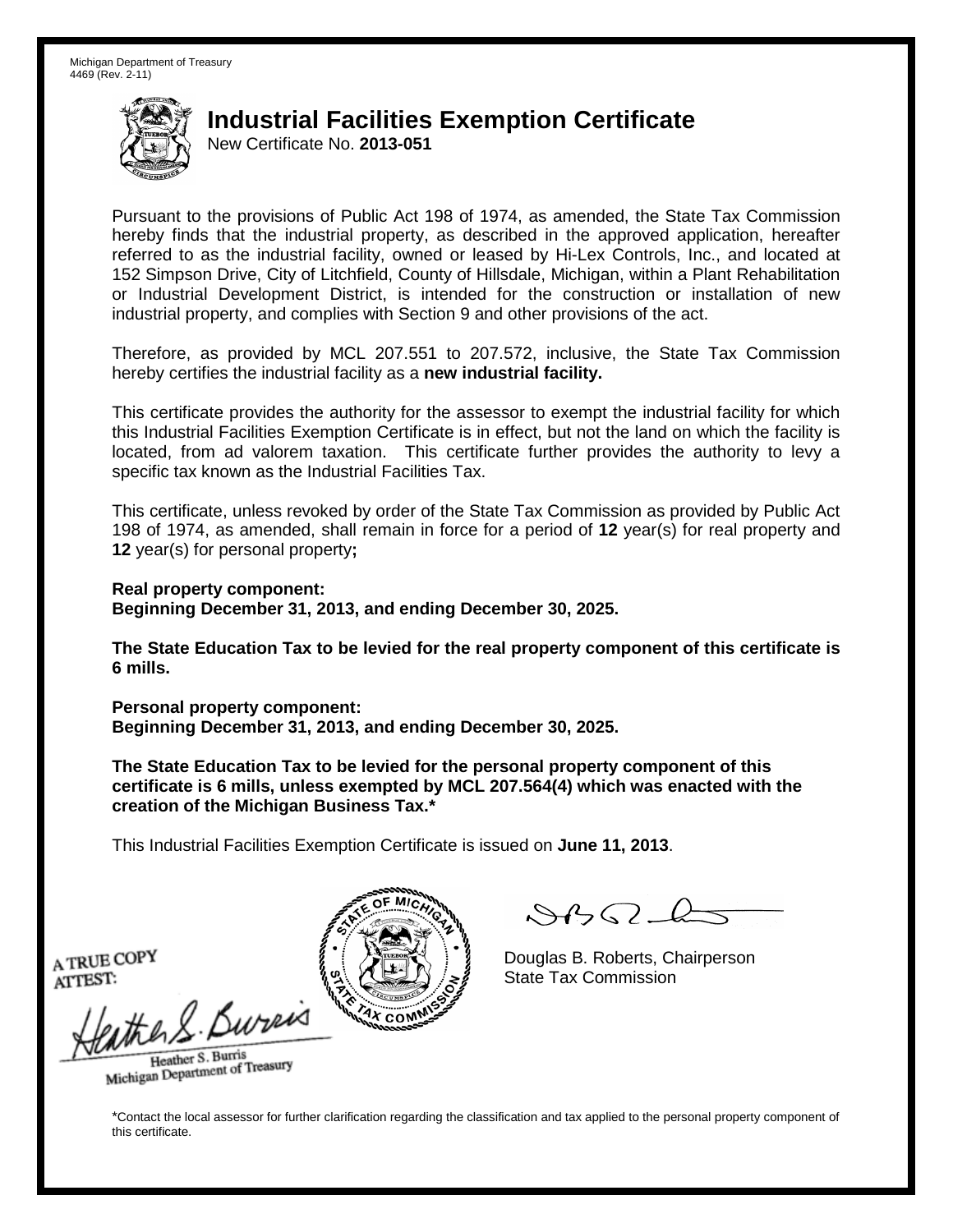

ANDY DILLON STATE TREASURER

June 19, 2013

Scott Hunter Stryker Corporation, Instruments Division 4100 East Milham Avenue Portage, MI 49002-9704

Dear Mr. Hunter:

RICK SNYDER GOVERNOR

Pursuant to the requirements of Public Act 198 of 1974, as amended, the State Tax Commission (Commission) has issued an Industrial Facility Exemption Certificate numbered 2013-052, to Stryker Corporation, Instruments Division located in the City of Portage, Kalamazoo County. This certificate was issued at the June 11, 2013 meeting of the Commission and the investment amounts approved are as follows:

Real Property: \$4,590,937

Personal Property: \$1,051,770

The State Education Tax to be levied for this certificate is 6 mills.

In accordance with MCL 24.304, the local unit of government or applicant has sixty days from the date of this letter to request a hearing to correct an error contained in the enclosed certificate.

Notification of completion of this project shall be filed with the Commission within 30 days of project completion. Within 90 days of project completion, a report of final costs shall be filed with the assessing officer of the local unit and the Commission.

If you have further questions regarding the issuance of this industrial facility exemption certificate, please call 517-373-2408.

Sincerely,

Kelli-Sorr

Kelli Sobel, Executive Secretary State Tax Commission

Enclosure cc: James C. Bush, Assessor, City of Portage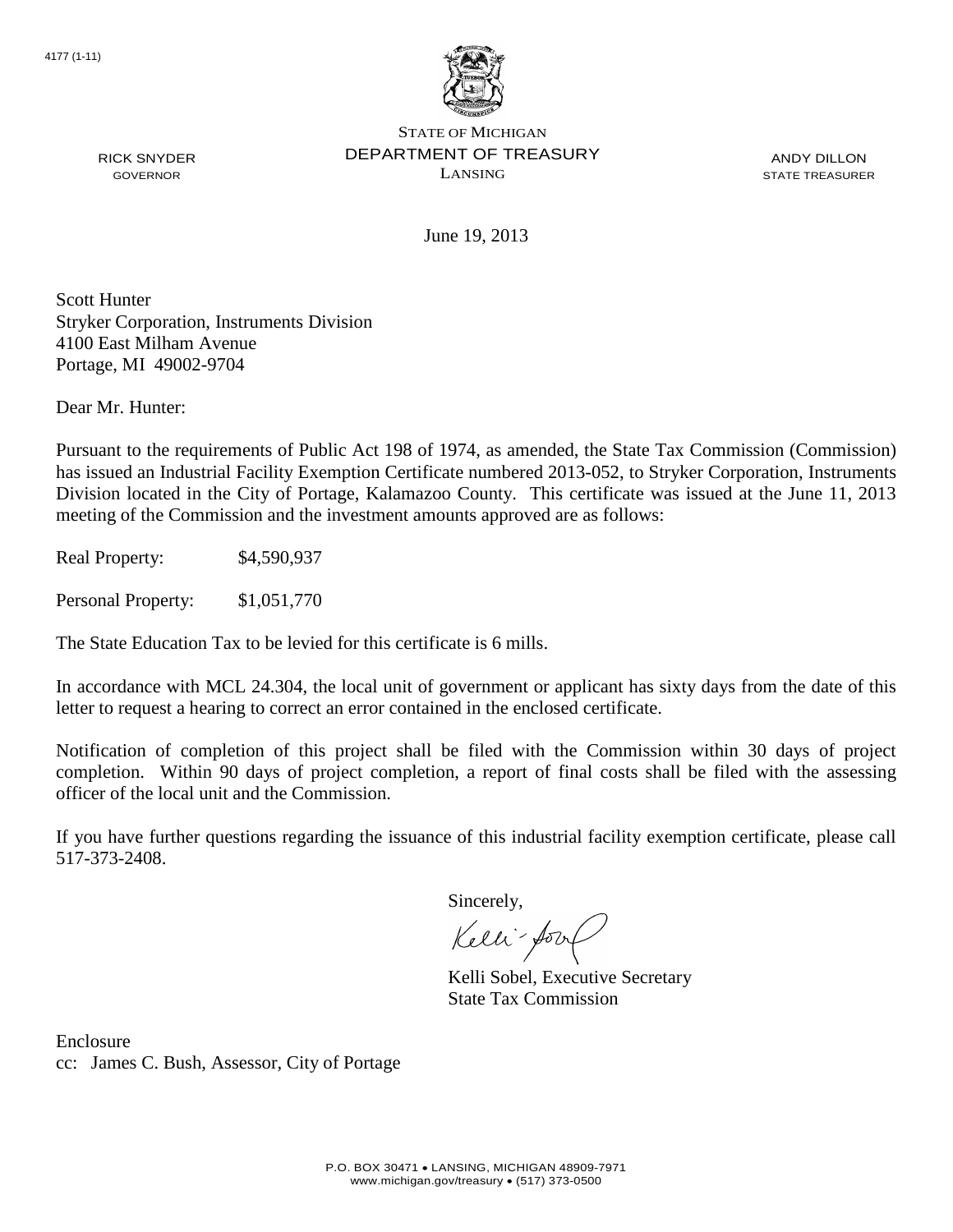New Certificate No. **2013-052**

Pursuant to the provisions of Public Act 198 of 1974, as amended, the State Tax Commission hereby finds that the industrial property, as described in the approved application, hereafter referred to as the industrial facility, owned or leased by Stryker Corporation, Instruments Division, and located at 4100 East Milham Avenue, City of Portage, County of Kalamazoo, Michigan, within a Plant Rehabilitation or Industrial Development District, is intended for the construction or installation of new industrial property, and complies with Section 9 and other provisions of the act.

Therefore, as provided by MCL 207.551 to 207.572, inclusive, the State Tax Commission hereby certifies the industrial facility as a **new industrial facility.**

This certificate provides the authority for the assessor to exempt the industrial facility for which this Industrial Facilities Exemption Certificate is in effect, but not the land on which the facility is located, from ad valorem taxation. This certificate further provides the authority to levy a specific tax known as the Industrial Facilities Tax.

This certificate, unless revoked by order of the State Tax Commission as provided by Public Act 198 of 1974, as amended, shall remain in force for a period of **6** year(s) for real property and **3** year(s) for personal property**;**

**Real property component: Beginning December 31, 2013, and ending December 30, 2019.**

**The State Education Tax to be levied for the real property component of this certificate is 6 mills.**

**Personal property component: Beginning December 31, 2013, and ending December 30, 2016.**

**The State Education Tax to be levied for the personal property component of this certificate is 6 mills, unless exempted by MCL 207.564(4) which was enacted with the creation of the Michigan Business Tax.\***

This Industrial Facilities Exemption Certificate is issued on **June 11, 2013**.

 $\mathcal{S}$ 

Douglas B. Roberts, Chairperson State Tax Commission

A TRUE COPY ATTEST:

the 2. Bureis Heather S. Burris

Heather S. Buris<br>Michigan Department of Treasury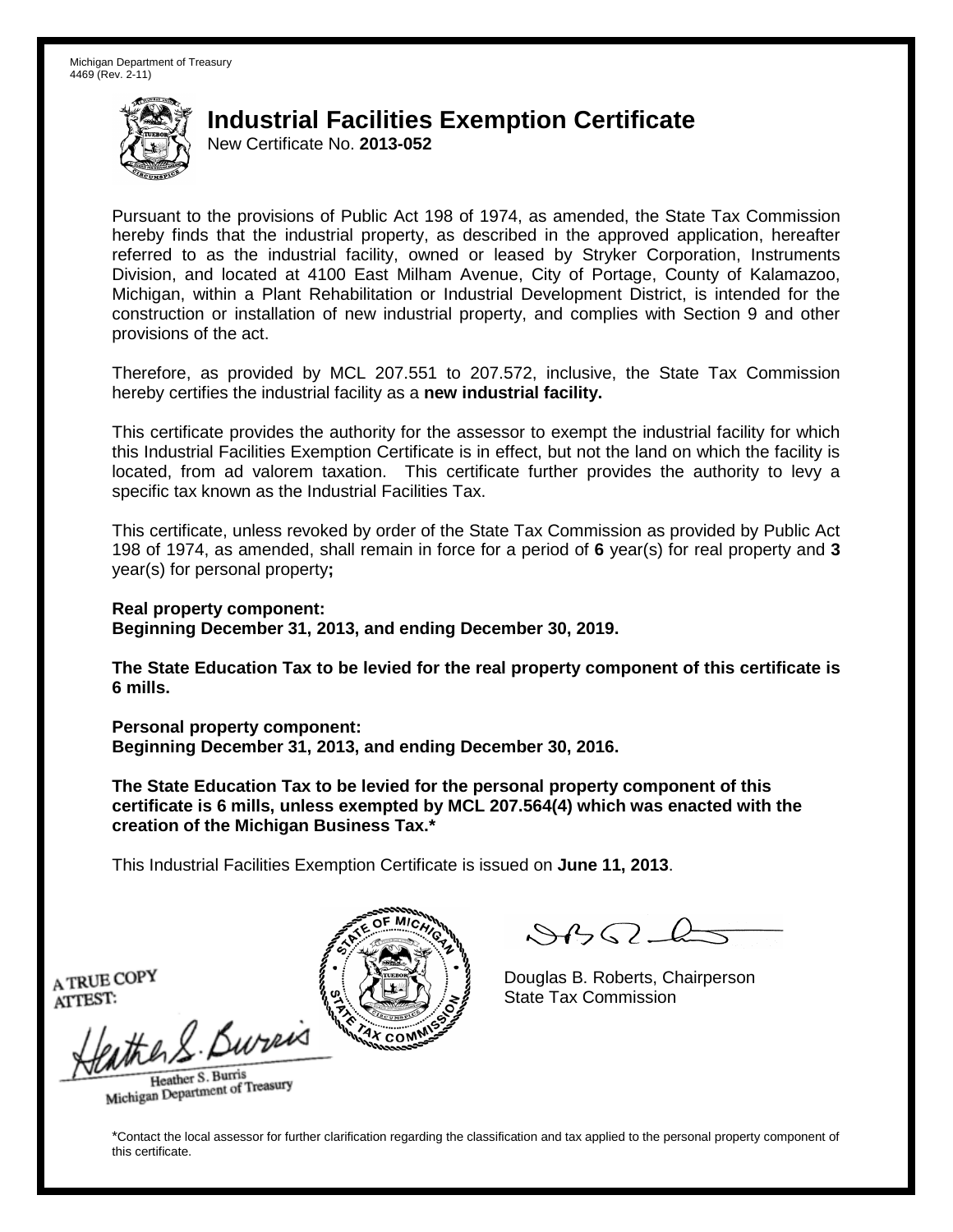

ANDY DILLON STATE TREASURER

RICK SNYDER GOVERNOR

June 19, 2013

David W. Lentsch Michigan Wire Cloth LLC 305 East Walker Road St. Johns, MI 48879

Dear Mr. Lentsch:

Pursuant to the requirements of Public Act 198 of 1974, as amended, the State Tax Commission (Commission) has issued an Industrial Facility Exemption Certificate numbered 2013-058, to Michigan Wire Cloth LLC located in the City of St. Johns, Clinton County. This certificate was issued at the June 11, 2013 meeting of the Commission and the investment amounts approved are as follows:

Real Property:  $$621,910$ 

Personal Property: \$

The State Education Tax to be levied for this certificate is 6 mills.

In accordance with MCL 24.304, the local unit of government or applicant has sixty days from the date of this letter to request a hearing to correct an error contained in the enclosed certificate.

Notification of completion of this project shall be filed with the Commission within 30 days of project completion. Within 90 days of project completion, a report of final costs shall be filed with the assessing officer of the local unit and the Commission.

If you have further questions regarding the issuance of this industrial facility exemption certificate, please call 517-373-2408.

Sincerely,

Kelli-Sorr

Kelli Sobel, Executive Secretary State Tax Commission

Enclosure cc: Cynthia M. Warda, Assessor, City of St. Johns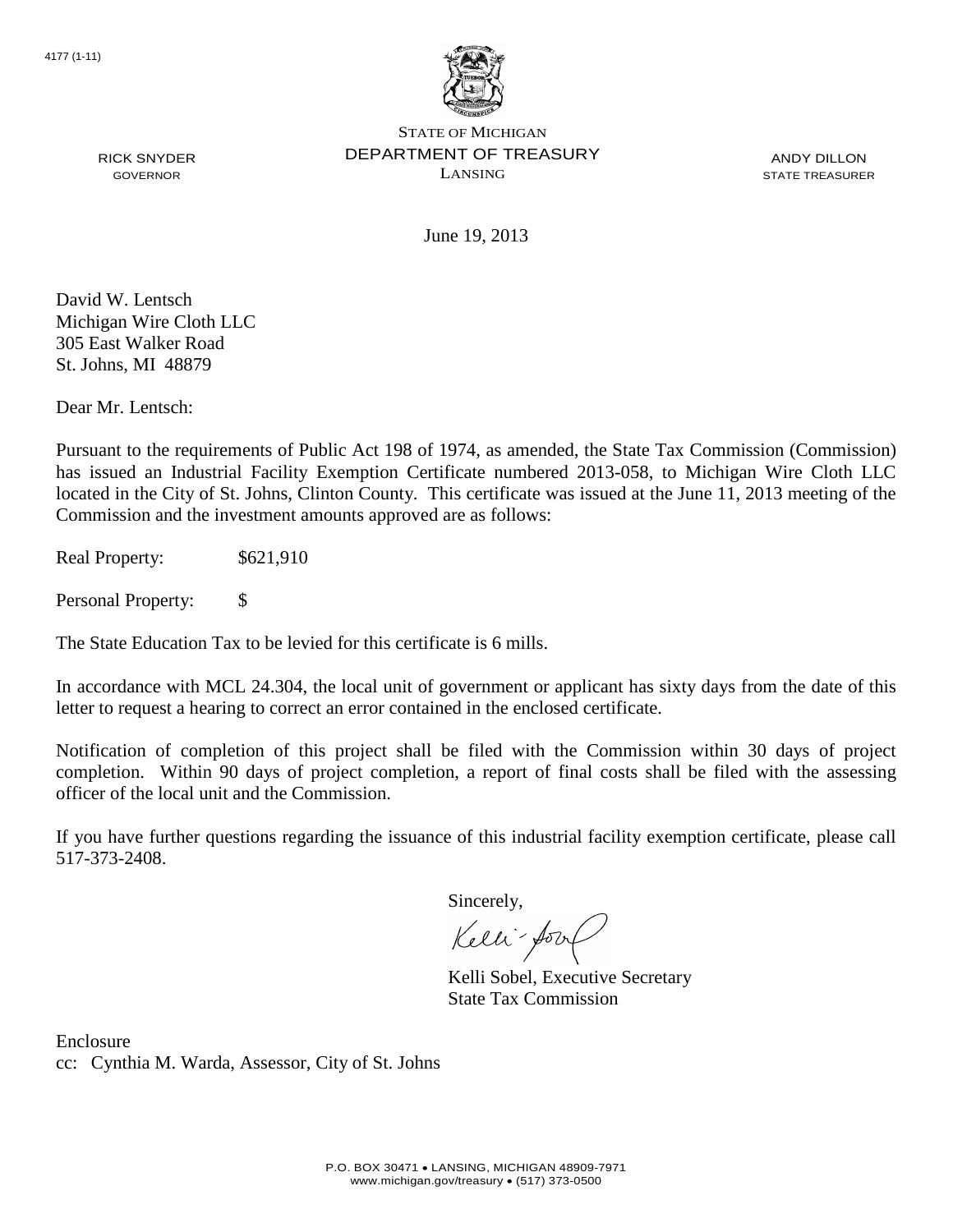New Certificate No. **2013-058**

Pursuant to the provisions of Public Act 198 of 1974, as amended, the State Tax Commission hereby finds that the industrial property, as described in the approved application, hereafter referred to as the industrial facility, owned or leased by Michigan Wire Cloth LLC, and located at 305 East Walker Road, City of St. Johns, County of Clinton, Michigan, within a Plant Rehabilitation or Industrial Development District, is intended for the construction or installation of new industrial property, and complies with Section 9 and other provisions of the act.

Therefore, as provided by MCL 207.551 to 207.572, inclusive, the State Tax Commission hereby certifies the industrial facility as a **new industrial facility.**

This certificate provides the authority for the assessor to exempt the industrial facility for which this Industrial Facilities Exemption Certificate is in effect, but not the land on which the facility is located, from ad valorem taxation. This certificate further provides the authority to levy a specific tax known as the Industrial Facilities Tax.

This certificate, unless revoked by order of the State Tax Commission as provided by Public Act 198 of 1974, as amended, shall remain in force for a period of **6** year(s) for real property and **0** year(s) for personal property**;**

**Real property component: Beginning December 31, 2013, and ending December 30, 2019.**

**The State Education Tax to be levied for the real property component of this certificate is 6 mills.**

This Industrial Facilities Exemption Certificate is issued on **June 11, 2013**.

A TRUE COPY ATTEST:

the S. Burn

Heather S. Burris Heather S. Burns<br>Michigan Department of Treasury



 $\mathcal{A}$ 

Douglas B. Roberts, Chairperson State Tax Commission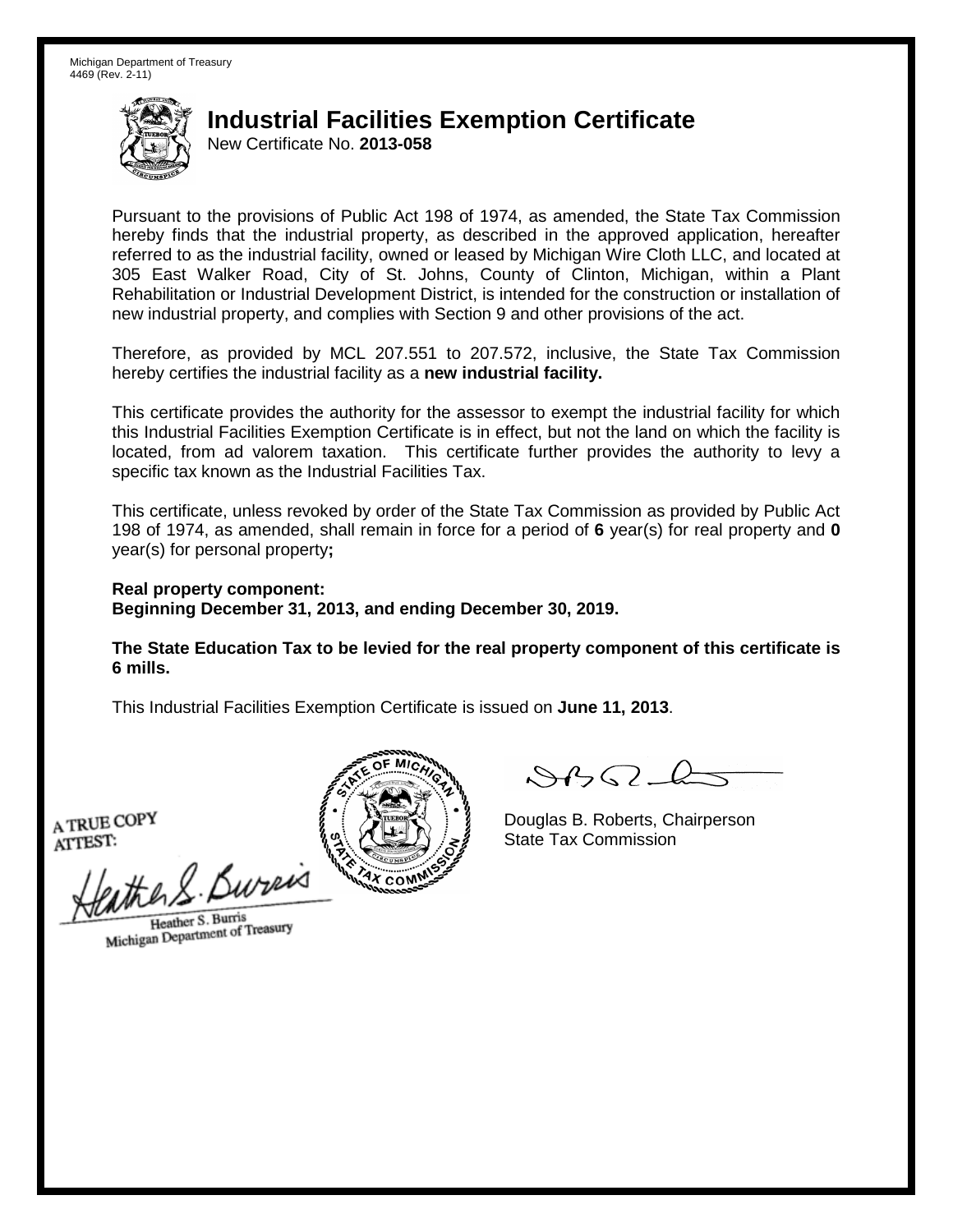

ANDY DILLON STATE TREASURER

RICK SNYDER GOVERNOR

June 19, 2013

Bret Ruess Ruess Winchester, Inc. P.O. Box 847 Owosso, MI 48867

Dear Sir/Madam:

Pursuant to the requirements of Public Act 198 of 1974, as amended, the State Tax Commission (Commission) has issued an Industrial Facility Exemption Certificate numbered 2013-067, to Ruess Winchester, Inc. located in the City of Owosso, Shiawassee County. This certificate was issued at the June 11, 2013 meeting of the Commission and the investment amounts approved are as follows:

Real Property: \$456,416

Personal Property: \$

The State Education Tax to be levied for this certificate is 6 mills.

In accordance with MCL 24.304, the local unit of government or applicant has sixty days from the date of this letter to request a hearing to correct an error contained in the enclosed certificate.

Notification of completion of this project shall be filed with the Commission within 30 days of project completion. Within 90 days of project completion, a report of final costs shall be filed with the assessing officer of the local unit and the Commission.

If you have further questions regarding the issuance of this industrial facility exemption certificate, please call 517-373-2408.

Sincerely,

Kelli-Sorr

Kelli Sobel, Executive Secretary State Tax Commission

Enclosure cc: Larry D. Cook, Assessor, City of Owosso